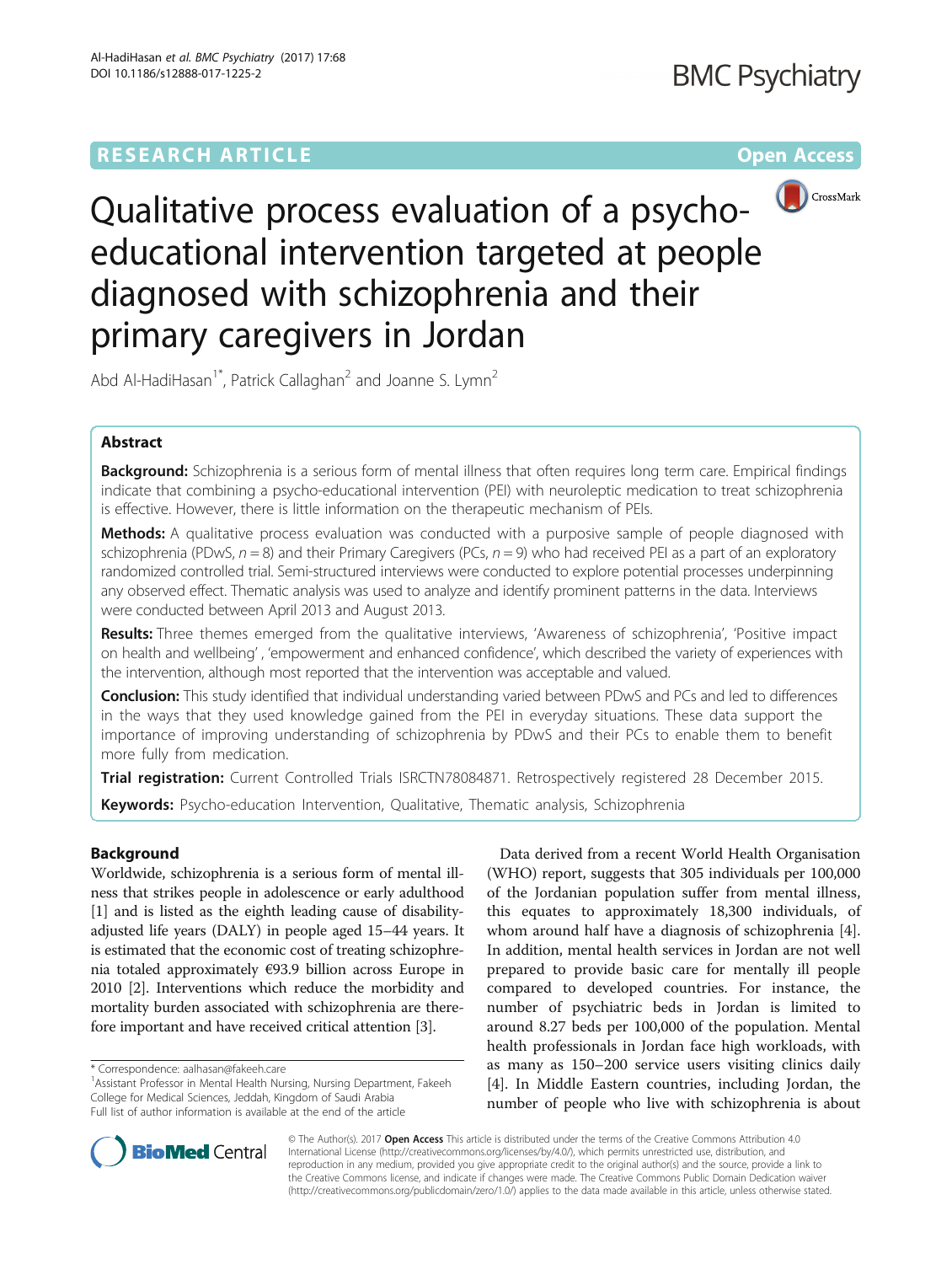3.5 million [5]. The lack of specific documentation reflects the basic infrastructure of the mental health system, which remains nascent, as well as the failure of mental health services to undertake appropriate documentation or conduct non-pharmacological specialised care [4].

Family interventions have been developed in response to the fundamental part that families play in supporting relatives diagnosed with Schizophrenia; 50%-80% of PDwS live or have daily contact with their families [6]. The theoretical rationale for these family interventions stems from previous studies showing that PDwS who live with families that have high emotional expression (EE) are more likely to relapse than those who live in low EE families [7, 8]. For instance, when the family caregivers expressed a high EE (hostility, emotional over involvement and critical comments) towards their mentally ill relative, it led to a higher relapse rate [9, 10]. Reviews of family intervention studies targeted at PDwS and their primary caregivers have consistently demonstrated positive impact on PDwS' knowledge of schizophrenia, social, and functional recovery [8]. Psychoeducational interventions are the commonest approaches with families in developed countries [11]. The PEI model focusses on teaching PDwS and their PCs about schizophrenia, treatment, medication and managing side effects, creating low environmental stress through problem-solving strategies and coping mechanisms for illness symptoms and disruptive behaviour. Further information about the PEI used can is published elsewhere [12].

Whilst PEIs have used a variety of formats including face-to-face lectures and seminars and online, a less intrusive and more cost-effective method of providing psycho-education interventions to PDwS and their primary caregivers using a booklet format was designed for use in Jordan. The rationale for this choice was based on the practicalities of delivering this type of intervention in the wider healthcare context in Jordan. Financial constraints prevented the current study paying costs for participants to travel to sessions, as has occurred in some previous studies [10, 11], moreover provision of these costs would not be supported in an ongoing manner following study completion. In addition, and perhaps more importantly, low engagement, and high attrition rates have been seen with studies that have employed face-to-face formats [12, 13]. There is significant social stigma towards mentally ill people and their families in Arab 'cultures' which could deter participants from attending PEI in a face-to-face format [14, 15]. The lack of consistent and reliable internet connections also made the use of online delivery of material impractical. As a result, the research team adopted the booklets supported by follow-up phone calls to disseminate PEI, this format was considered to be more consistent and less demanding and intrusive in terms of participants' lifestyles thus, overcoming the barriers previously associated with didactic or online formats.

Beliefs about the aetiology of mental illnesses vary across communities and cultures worldwide; some view schizophrenia as a character weakness and as laziness or punishment for not respecting ancestors [16–18], whereas others attribute mental illness to sudden fright, possession of evil spirits, use of magic, head accidents, bad genes, emotional trauma, punishment from God, or the 'evil eye' [19, 20]. Such beliefs about the causes of mental illness result in social stigma with the view that mental illness is the result of a person's weak faith [21] or is punishment for one's sins [22]. This stigmatisation of mental illness is often associated with a reduction in those affected seeking treatment from a mental health service, engaging in rehabilitation interventions, and adhering to medication [23, 24]. Similarly, young people with mental illnesses are often reluctant to seek treatment due to the fear that selfdisclosure may be perceived as an individual weakness or may bring shame to one's family [25]. In addition, in Arab countries, the distinction between physical and psychological health is not common, and has not been as historically prevalent as in so-called Western Countries. Arab-Muslim literature reveals that Arab-Muslims do not distinguish emotional or psychological distress from physical illness, and a majority of the population tend to somatise their illness, presenting physical symptoms to express an emotional disorder [19, 26, 27]. Consequently, treatments for mental illnesses are often sought from traditional and spiritual healers to the exclusion of professional mental health services [21], as they are perceived as less stigmatising and are widely considered suitable by clients. This finding is consistent with a qualitative study of Iranian families to explore their lived experience about mental illness showing family relatives' understanding of mental illness was influenced by myths and used traditional methods as the first line of treatment [13].

Data from our recent RCT demonstrated that PDwS who received PEIs and treatment as usual (TAU) had better knowledge of schizophrenia, fewer psychiatric symptoms and fewer relapses compared with matched controls receiving TAU. In addition, PCs who received PEI and TAU reported better knowledge of schizophrenia, reduced burden of care and improved quality of life than PCs receiving TAU. The positive effects of PEI were maintained post-intervention and at 3 months follow-up in PDwS and PCs [28]. These findings are consistent with those from Iran [14], but this study used a randomized controlled trial solely and how the PEI influenced participants outcomes could not be established.

The RCT method is considered the gold standard to evaluate the effectiveness of the intervention (independent variable) on participants' outcomes (dependent variable)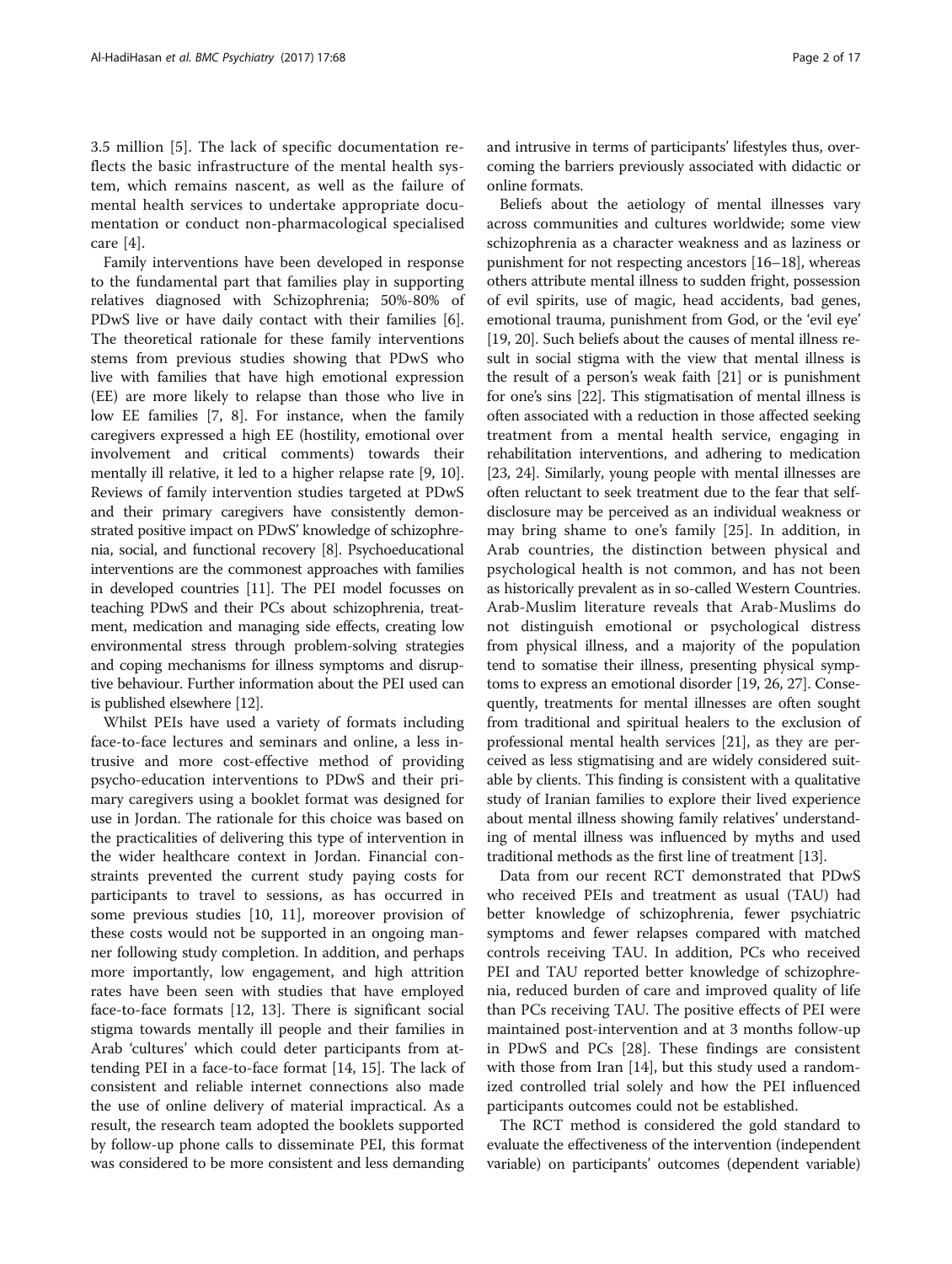through dealing with bias [29]. Whilst the RCT is considered a powerful method to provide a picture about the effectiveness of an intervention, it cannot provide an understanding of why particular responses are given. Using process evaluation however, allows the researcher to reflect on data collection, to add a deeper understanding of the phenomena under study and to determine the processes that may mediate any observed intervention effects [30]. The UK Medical Research Council guidelines for developing and evaluating complex interventions, such as RCTs, recommend integrating process evaluations alongside outcome data to maximise the interpretation of the outcomes [30]. Process evaluations can allow for the examination of participants' views on the intervention, investigation into any contextual factors and determination of processes that may mediate any observed intervention effects [30, 31]. The use of qualitative methods have been recommended to explore and understand peoples' experiences and perceptions of healthcare interventions in order to understand more about the dynamics of participation. This study reports the results of a process evaluation which used semi structured interviews to explore the acceptability and processes underlying any observed effect of the PEI.

Previous data examining participants' experiences of PEI, is scarce. One previous study, reported improvements in knowledge of schizophrenia and in family caregivers' attitudes towards their relative's illness [32] but did not include PDwS in the qualitative component of the study. Data collection in this study was through focus groups rather than by interview, which may have inhibited family caregivers' ability to talk freely about sensitive issues in front of other participants. The only published work conducted with PDwS, emphasised the importance of the nature of the information received in the PEI but did not examine potential processes [33]. This study provides the first comprehensive investigation of the impact, and potential mechanisms underlying this impact of PEI. The study addressed the research question "How do participants (PDwS and PCs) experience the delivery of PEI?".

### Methods

#### Study design

A qualitative process evaluation was undertaken, using audio-recorded face-to-face semi-structured interviews, with PDwS and primary caregivers. This research approach is best suited to achieve a deep understanding of experiences and views from the perspective of the patients who received PEI. In this study the researchers were interested in a descriptive evaluation of our intervention (PEI) based on participant's views and experience. Although the methodological theories (i.e. phenomenology, grounded theory or ethnography) are useful and productive in generating new insights to social behaviour [14], some authors argued that there is no need to sign up to a particular method in order to do qualitative research [15, 16]. Therefore, we used a pragmatic approach in this study. By not adopting a methodological theory in the current study, the authors tried to focus on answering the research questions, and explaining the quantitative data without the restrictions of a particular theory. Our approach had the capacity to clarify and explain the trial findings.

#### Participants & procedure

The study was approved by the University Of Nottingham Faculty Of Medicine and Health Sciences Research Ethics Committee (Ref SNMP 12072012) and the Scientific Research Ethics Committee of the Ministry of Health, Jordan (Ref 9067). Written consent was obtained from all participants. Participants were PDwS and their PCs who had received the psycho-educational intervention, in addition to treatment as usual (TAU), as part of the RCT. TAU included medication, and laboratory investigations delivered by the mental health team. The intervention group participants received six psychoeducational booklets, one each fortnight for 12 weeks. Booklets, provided in sealed envelopes, were handed to participants by a member of the nursing staff at the end of the clinic appointment. Follow-up phone calls to primary caregivers were also made to ensure that they had read and understood the booklet and to allow them to ask questions about its content. Follow-up phone calls were made by one of the authors (AH) who, whilst a trained mental health nurse, was not a member of the healthcare team. The psychoeducational intervention was based on the framework of Atkinson and Coia [34]. This model was chosen as it is widely used in the literature as well as it covers Blooms taxonomy of learning domains (cognitive, affective and psychomotor). In this sense, previous reports demonstrated that a comprehensive PEI model encompassing three domains of learning is more likely to show positive influence on clinical outcomes (i.e. relapse) besides knowledge. Furthermore, the nature of this study was to investigate the use of a PEI in the community context and to provide for the different needs of both PDwS and PCs. The PEI was therefore constructed to not only provide greater knowledge of the condition and its pharmacological management but also to provide practical coping and stress management techniques which can be utilised within the home setting (Table 1).

#### Sample

The required sample size in qualitative research relies on researchers' judgment and experience in examining collected data against the research purpose, method of research and sampling strategy [17], bearing in mind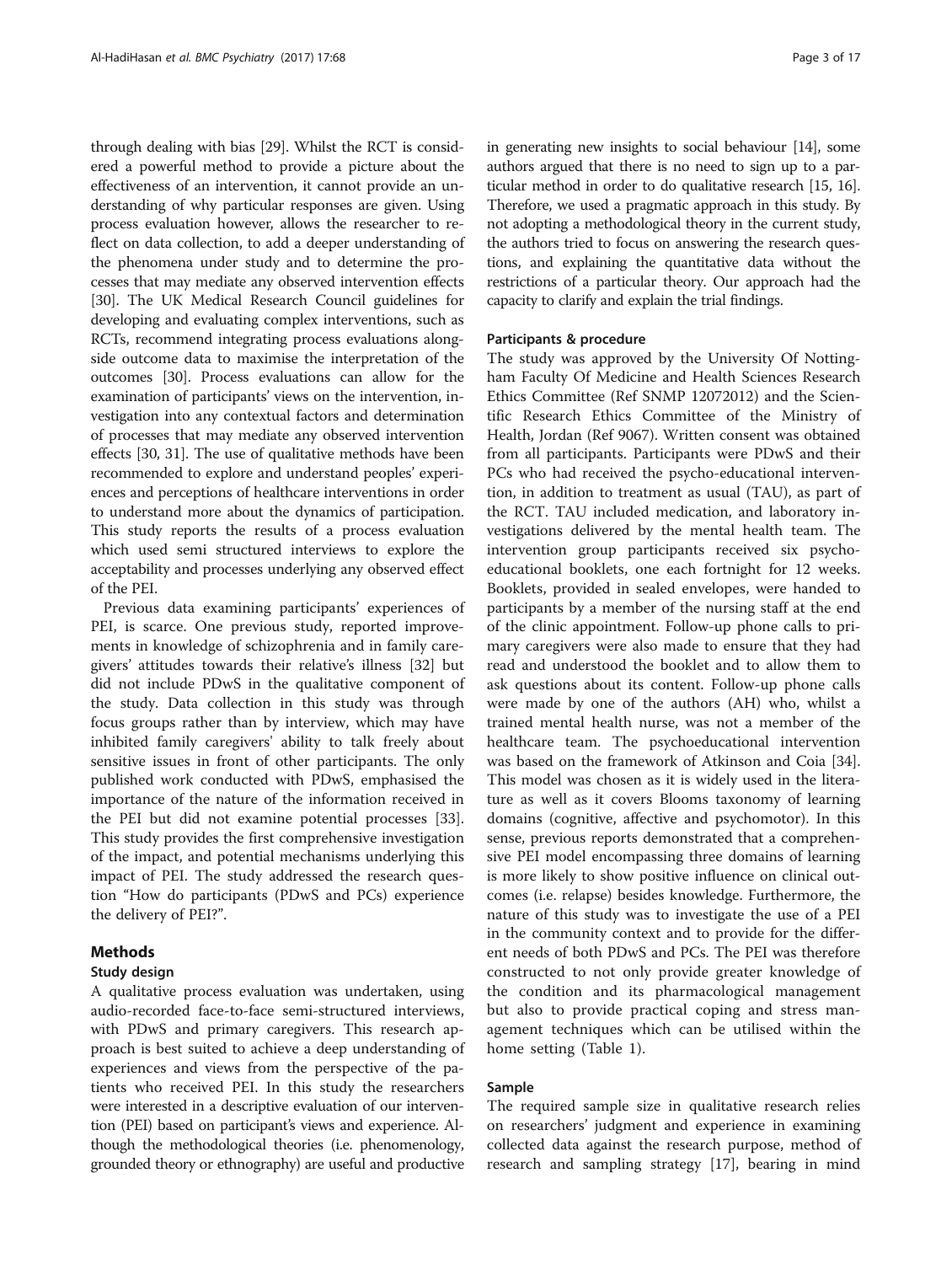Table 1 The goals and contents of PEI

| Booklet Number | Goals                                                                                                             | Contents                                                                                                                    |
|----------------|-------------------------------------------------------------------------------------------------------------------|-----------------------------------------------------------------------------------------------------------------------------|
| One            | To understand the nature of schizophrenia<br>and its symptoms.                                                    | - Diagnosis of schizophrenia according to DSM-IV<br>- Truths and myths about schizophrenia.<br>- Symptoms of schizophrenia. |
| Two            | To understand the causes of schizophrenia and the<br>importance of the family in supporting affected individuals. | - Causes of schizophrenia<br>- Stress vulnerability model<br>- Role of the family.                                          |
| Three          | To improve participants understanding of antipsychotic<br>medications and improve medication compliance.          | - Side effects of medications.<br>- Mechanism of action of medications.                                                     |
| Four           | To review relapse triggers & warning signs and improve<br>participants' ability to recognise these.               | - Early warning signs of relapse.<br>- Common relapse triggers.<br>- Relapse management strategies.<br>- Burden of care.    |
| Five           | To determine common problem sources in the home.<br>To initiate techniques to solve problems.                     | - Problem-solving interventions in schizophrenia.<br>- Practical advice for problem-solving.                                |
| Six            | To identify stress triggers and improve stress management techniques.                                             | - Stress management skills and strategies.                                                                                  |

that qualitative researchers are more concerned about the quality of information obtained from participants than its quantity [18]. The required sample size in qualitative research relies on researchers' judgment and experience in examining collected data against the research purpose, method of research and sampling strategy [17]. The total sample size for the RCT was 121 pairs of PDwS and their PCs with 58 pairs being allocated to the intervention arm and 63 to TAU. The sample for the qualitative component of the study consisted of eight PDwS and nine PCs selected from participants allocated to the intervention arm of the RCT. Sampling was maximum variant purposive in nature to maximise variation among interviewees according to the main socio-demographic characteristics such as gender, illness duration, educational level and the PCs relationship to the PDwS. (Table 2). Not all PDwS and/or PCs originally selected consented to be interviewed. Purposive sampling then continued until representation from across the majority of demographic characteristics was achieved. Reluctance to participate in interviews is not uncommon in the context of such families, who often believe that excess emotion, such as anger, endangers health and therefore should be controlled. There may also be a reluctance to reveal private thoughts and feelings in front of others, especially strangers [19]. In the beginning, the decision about this sample size was flexible. However, it was guided by achieving variation in the socio-demographic background of selected participants and was influenced by data saturation. The inclusion criteria in the study were the participants had to receive the full PEI and complete outcome measures at baseline and follow-up participate voluntarily.

#### Data collection

Semi-structured interviews were the data collection method. A topic guide, developed by the authors, prior to the start of the main RCT, was used to guide the interview process in order to increase the breadth and depth of information obtained from the participants. The topic guide was devised based on the study aims which focused on participants' experiences of the PEI and how it may have impacted on their life, as described in Table 3 [16].

The purpose of the interviews was to explore the acceptability of the intervention and examine potential processes underlying the observed effects from the RCT [20]. Interviews were conducted by one of the authors (AH), a trained interviewer, at a time and a location suitable to each participant. The majority of these interviews were completed in a private room in the mental health clinic; however two interviews were conducted at the participants' homes, at their request. Four interviewees were pairs of PDwS and their PCs. However, these interviews took place separately in order to ensure their responses were not influenced by each other. No time limit was imposed on the interviews, but the average time taken for most interviews was between 45–60 min. Before commencing interviews, participants were reminded that they could ask any questions or refuse to answer any question. In addition, they were informed about their right to stop or withdraw from interviews at any time without a reason. All participants were interviewed once and the interview was audio-recorded, enabling the interviewer to be more focused and interactive with interviewees in order to follow the issues raised, to ask for clarification on some issues and to keep the interviews focused on the research phenomena. Audio recording also enabled exact transcription of respondents' narratives, avoiding the problems of recall and note-taking.

All interviews were carried out in Arabic, transcribed in Arabic and translated into English for purposes of analysis. Transcripts were then back-translated into Arabic to ensure that no loss of meaning of participants'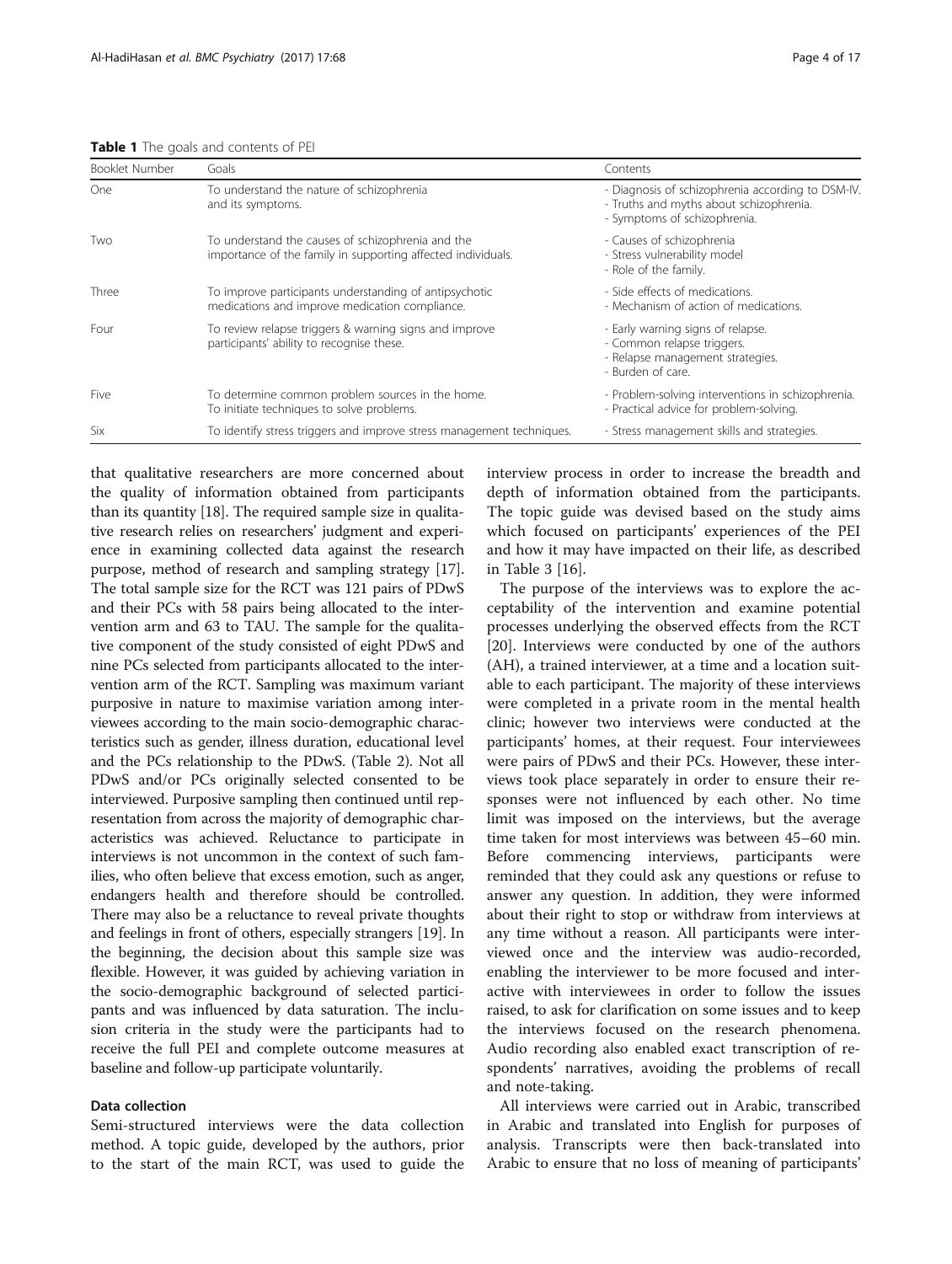| Characteristic           | Trial sample -<br>number |                |         | Interview sample -<br>number (% of trial sample<br>demographic) |  |
|--------------------------|--------------------------|----------------|---------|-----------------------------------------------------------------|--|
|                          | PDwS                     | PC             | PDwS    | PC                                                              |  |
| Participants             | 58                       | 58             | 8 (14%) | 9(16%)                                                          |  |
| Gender:                  |                          |                |         |                                                                 |  |
| Male                     | 38                       | 10             | 6(16%)  | $0(0\%)$                                                        |  |
| Female                   | 20                       | 48             | 2(10%)  | 9 (19%)                                                         |  |
| Age (years):             |                          |                |         |                                                                 |  |
| $\leq 20$                | 2                        | 0              | 0(0)    | 0(0)                                                            |  |
| $21 - 30$                | 7                        | $\overline{2}$ | 2(28)   | 1(50)                                                           |  |
| $31 - 40$                | 25                       | 16             | 3(12)   | 3(19)                                                           |  |
| $41 - 50$                | 19                       | 21             | 1(5)    | 4 (19)                                                          |  |
| $\geq 51$                | 5                        | 19             | 2(40)   | 1(5)                                                            |  |
| Education Level:         |                          |                |         |                                                                 |  |
| Primary School or below  | 18                       | 15             | 2(11)   | 2(12)                                                           |  |
| Secondary School         | 22                       | 14             | 2(9)    | 3(21)                                                           |  |
| College or above         | 18                       | 29             | 4(22)   | 4(14)                                                           |  |
| Diagnosis:               |                          |                |         |                                                                 |  |
| Schizophrenia            | 32                       | n/a            | 4(13)   | n/a                                                             |  |
| Schizoaffective disorder | 26                       | n.a            | 4(15)   | n/a                                                             |  |
| Illness duration (years) |                          |                |         |                                                                 |  |
| $\leq$ 2                 | 6                        | n/a            | 2(33)   | n/a                                                             |  |
| $3 - 5$                  | 12                       | n/a            | 2(17)   | n/a                                                             |  |
| $\geq$ 5                 | 40                       | n/a            | 4(10)   | n/a                                                             |  |
| Relationship to PDwS:    |                          |                |         |                                                                 |  |
| Parent                   | n/a                      | 24             | n/a     | 1(4)                                                            |  |
| Sibling                  | n/a                      | 10             | n/a     | 3(30)                                                           |  |
| Spouse                   | n/a                      | 20             | n/a     | 5(25)                                                           |  |
| Child                    | n/a                      | 4              | n/a     | 0(0)                                                            |  |

| <b>Table 2</b> Characteristics of interview participants compared to |  |  |
|----------------------------------------------------------------------|--|--|
| trial participants                                                   |  |  |

experience had occurred, and to validate the conceptual equivalence of translation [35]. English version transcripts were read by both AH and JL. AH conducted the initial coding for all interviews, JL performed initial coding for a random selection of interviews and coding themes derived from the interviews were compared.

### Data analysis

All interviews were analyzed manually using thematic analysis [21] in six stages:

- 1. Interview transcripts were read and re-read repeatedly in order to obtain a broad understanding of the participants' views [18].
- 2. Initial codes were generated; a complete coding approach was utilized in order to identify anything

#### Table 3 Interview schedule

|  | 1. Background |
|--|---------------|
|--|---------------|

- Welcome and thank participant
- Introduce interview topics
- 2. Disease History
	- How many years ago were you/ your relative diagnosed with schizophrenia?
	- How long had you / your relative been ill prior to diagnosis
	- PCs how did you find out about your relatives treatment and care?
	- How did you feel when you/your relative was diagnosed with schizophrenia?
- 3. Impact on social life
	- a. How did your / your relatives disease impact on you / your life (social, working and economics)?
	- b. PCs how much support have you had in caring for your relative
- 4. Impact of education intervention?
	- a. Did you read the information booklets
	- b. If no why didn't you read the booklets
	- c. If yes did you find them useful has your knowledge level improved
	- d. If yes (PDwS) do you feel that the increased knowledge of the disease has helped you manage your disease symptoms
	- e. If yes (PCs) do you feel that the increased knowledge of the disease has helped you cope better with the burden of caring
- 5. Information needs
	- a. What was the most useful component of the educational booklets
	- b. What was the least useful component
	- c. Are there any other aspects of the disease which you would have liked to have been included
	- d. How did you feel about the timing of the intervention with education booklets being made available every fortnight
- 6. Format of education delivery
	- 1. How did you feel about the use of booklets to deliver this knowledge?
	- a. Is there any other delivery format that would have been easier/ better for you/your PC?
- 7. Experience of study
	- 1. Why did you take a part in this study?
	- 2. What are you expectation when did you participate in this study?
	- 3. Has taking part in this study altered your view about schizophrenia? Caring for relatives with schizophrenia? If so please explain?
	- 4. Would you recommend this educational intervention to other patients/carers? Why?

and everything across the data set which might have relevance to the research question [21, 22].

- 3. All similar codes or meanings were collated together into potential themes. Relevant extracts from the data set were collated to form themes [21, 22]
- 4. Potential themes were reviewed and a thematic map generated.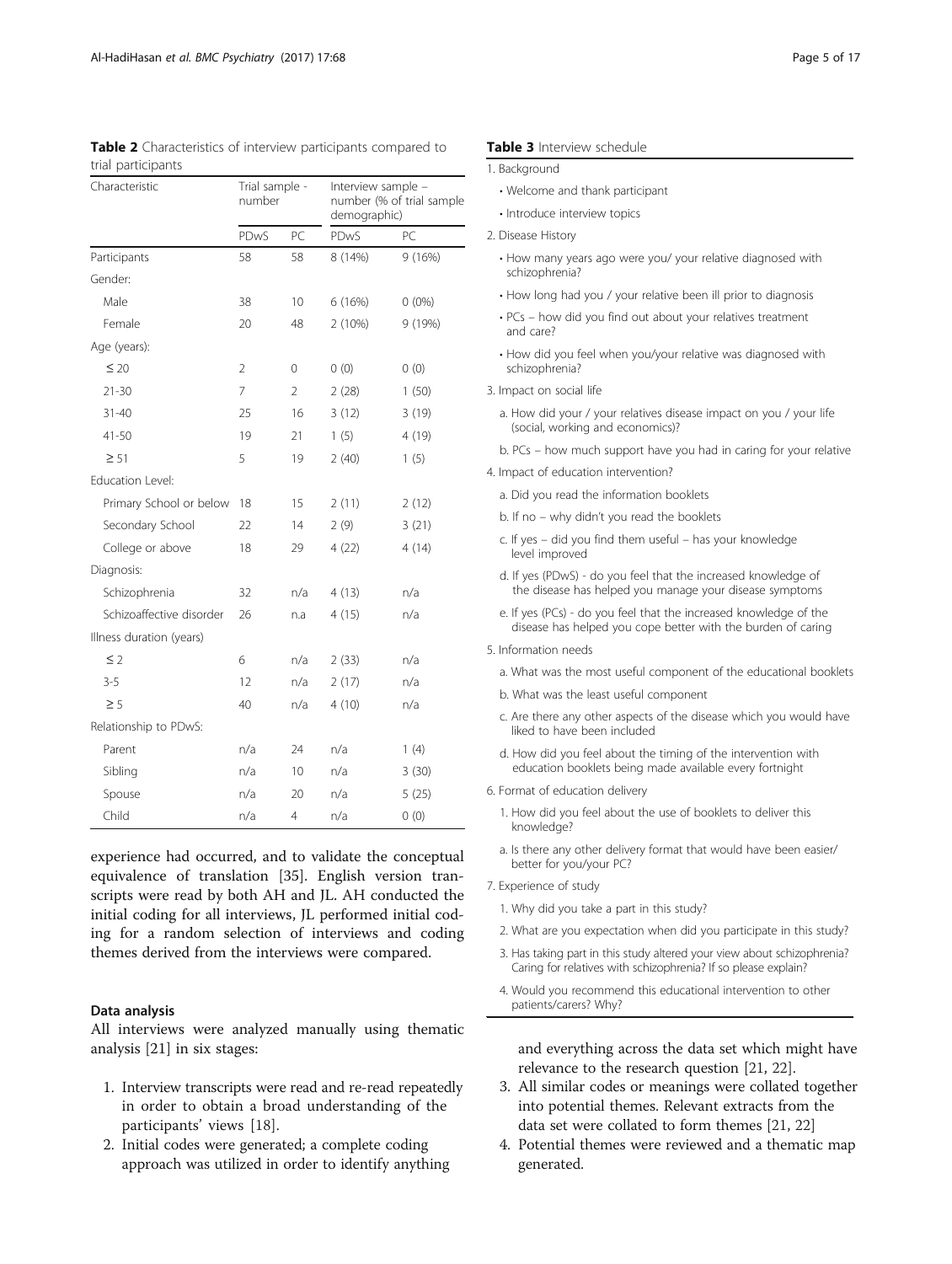- 5. Identified themes and subthemes were checked against each other and the dataset to ensure they were coherent, distinctive, consistent and working together.
- 6. Themes were reflected at the semantic level of data with illustrative quotes from participants selected [21].

#### Rigour

The maximum variant purposeful sampling used in this study ensured that all sub-groups within the research setting were given a voice so that comparisons could be used to construct commonalities and differences in interpretation across groups. The researcher involved in interviewing participants had previously been engaged with participants in terms of conducting baseline measures and making follow-up phone calls to check receipt of the PEI. This researcher was not involved in the collection of follow-up data so had no knowledge of the impact of the PEI on individual PDwS or PC outcome measures. Similarly, all interviews were conducted prior to the analysis of the quantitative data generated in the RCT, using a schedule designed at the outset of the study, to explore the experience of the PEI on PDwS and their PC without being influenced by knowledge of the impact of the PEI on outcome measures.

Source triangulation involved the research team constantly comparing the data that emerged from participants' interviews and presenting quotations from participants [23]. One of the researchers (JL), familiar with qualitative research methodologies acted as a peer to achieve credibility. The study team adhered to the Consolidated Criteria for Reporting Qualitative research (COREQ), which aims to promote complete and transparent reporting, and improve the rigor as well as dependability of qualitative research (Table 4).

The domains of this checklist (research team and reflexivity, study design, and data analysis and reporting) provide a transparency of research methods that allow readers to assess the trustworthiness and transferability of the findings of the primary study to their setting [24].

#### Results

### Sample description

The mean age for PDwS was 31.8 years and for PC was 48 years. The majority of participants were female primary caregivers and male PDwS. More than half of interviewees had attained secondary levels of education or higher. The majority of primary caregivers were female and more than half of PDwS had been diagnosed with schizophrenia for fewer than five years.

### Interview data

Three overarching themes emerged from the interviews and are described in Fig. 1.

### Awareness of schizophrenia

This theme describes the impact the PEI on enhanced illness cognition and captures the effect of this enhanced understanding on the ability of PDwS and their PCs to recognise and regulate clinical symptom expression.

### Prior knowledge of schizophrenia

Interview data demonstrated that almost all participants had a limited knowledge of schizophrenia, regardless of their age and educational attainment. This was evidenced by the fact that more than two-thirds of the participants who were interviewed believed that schizophrenic patients had two personalities and that their interactions with others relied on the predominant personality (aggressive or calm):

"….. I thought that my illness was considered as many personalities inside my body […] especially when I heard voices….." (PDwS7)

# "….. We believed that [schizophrenic] patients had multiple personalities….." (PC4, Wife)

Similarly, PDwS often drew attention to a wide range of views about the nature of their illness expressing the notion that schizophrenia was caused by black magic or evil spirits.

"….. In addition to that, we believed these symptoms were regulated by other bodies that lived inside my body or that it was related to sorcery…." (PDwS5)

Primary caregivers expressed overwhelming feelings of guilt over their relative's diagnosis with schizophrenia, believing that this was a result of a direct failing on the part of the family:

"….. Furthermore, I have {ah, ah…..} believed the cause of her illness to be due to a mother's neglect, because I {ah} had worked outside the home for a long time previously….." (PC6, Parent)

In most of the interviews, the introduction of the PEI resulted in an inconsistency between interviewees' prior thoughts of the causes of schizophrenia and the scientific explanation for the illness. More than half of the interviewees reported that the PEI provided information that helped develop their knowledge of the potential causes of schizophrenia and its impact on their relatives:

"….. When I read the booklet, I [PC] felt ashamed and cried […] as the meaning of [schizophrenia] had changed for me. The booklets said that schizophrenia does not impact on personality and is connected with cognition and emotion….." (PC1, Wife)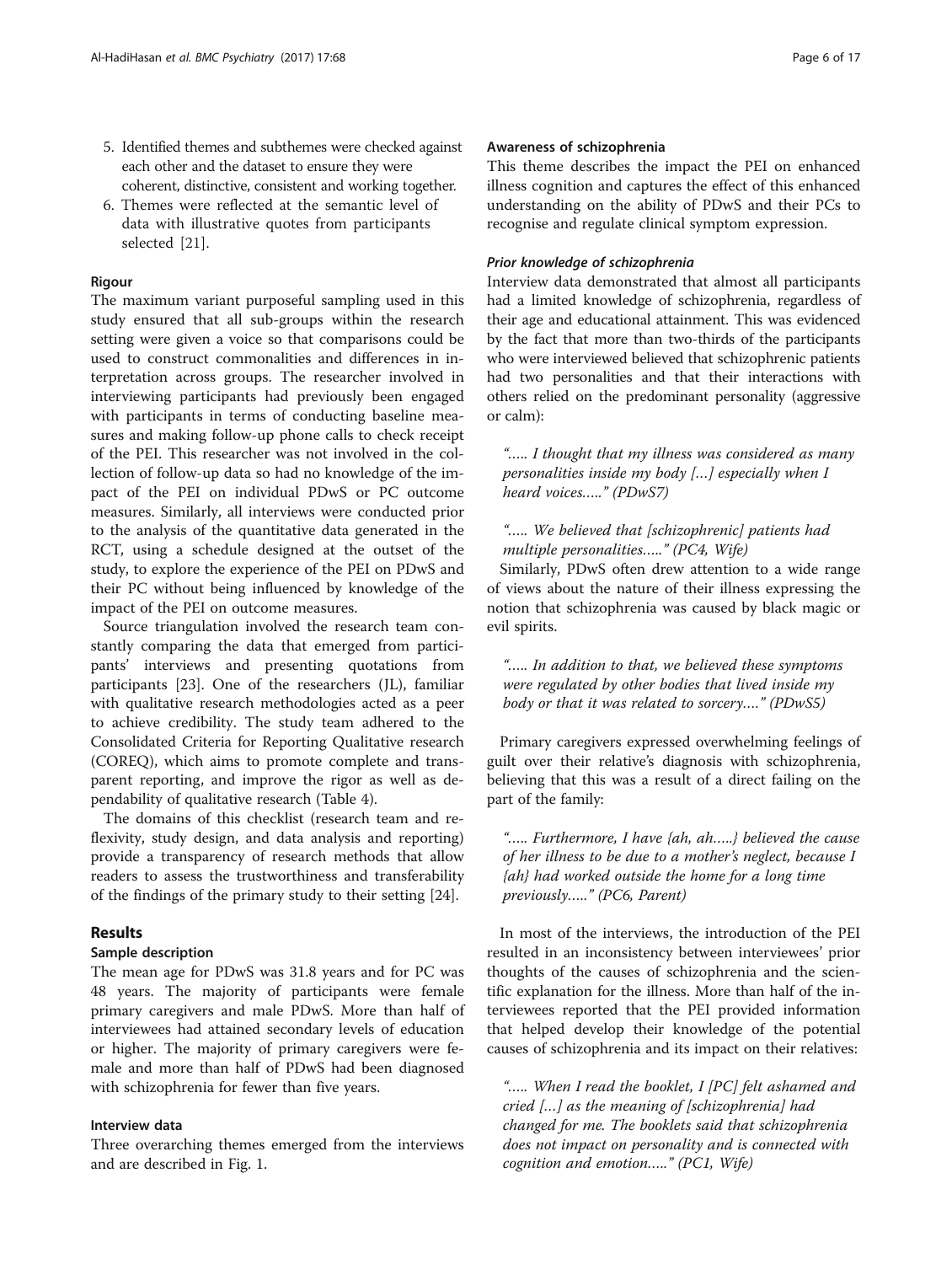## Table 4 Consolidated criteria for reporting qualitative studies: 62 items checklist

| No. Item                                    | Guide questions/description                                                                                                                                    | Considered |
|---------------------------------------------|----------------------------------------------------------------------------------------------------------------------------------------------------------------|------------|
| Domain 1: Research team and reflexivity     |                                                                                                                                                                |            |
| Personal Characteristics                    |                                                                                                                                                                |            |
| 1. Inter viewer/facilitator                 | Which author/s conducted the interview or focus group?                                                                                                         | Yes        |
| 2. Credentials                              | What were the researcher's credentials? e.g. PhD, MD                                                                                                           | Yes        |
| 3. Occupation                               | What was their occupation at the time of the study?                                                                                                            | Yes        |
| 4. Gender                                   | Was the researcher male or female?                                                                                                                             | Yes        |
| 5. Experience and training                  | What experience or training did the researcher have?                                                                                                           | Yes        |
| Relationship with participants              |                                                                                                                                                                |            |
| 6. Relationship established                 | Was a relationship established prior to study commencement?                                                                                                    | Yes        |
| 7. Participant knowledge of the interviewer | What did the participants know about the researcher? e.g. personal<br>goals, reasons for doing the research                                                    | Yes        |
| 8. Interviewer characteristics              | What characteristics were reported about the inter viewer/facilitator?<br>e.g. Bias, assumptions, reasons and interests in the research topic                  | Yes        |
| Domain 2: study design                      |                                                                                                                                                                |            |
| Theoretical framework                       |                                                                                                                                                                |            |
| 9. Methodological orientation and Theory    | What methodological orientation was stated to underpin the study?<br>e.g. grounded theory, discourse analysis, ethnography, phenomenology,<br>content analysis | Yes        |
| Participant selection                       |                                                                                                                                                                |            |
| 10. Sampling                                | How were participants selected? e.g. purposive, convenience, consecutive, snowball                                                                             | Yes        |
| 11. Method of approach                      | How were participants approached? e.g. face-to-face, telephone, mail, email                                                                                    | Yes        |
| 12. Sample size                             | How many participants were in the study?                                                                                                                       | Yes        |
| 13. Non-participation<br>Setting            | How many people refused to participate or dropped out? Reasons?                                                                                                | No         |
| 14. Setting of data collection              | Where was the data collected? e.g. home, clinic, workplace                                                                                                     | Yes        |
| 15. Presence of non-participants            | Was anyone else present besides the participants and researchers?                                                                                              | Yes        |
| 16. Description of sample                   | What are the important characteristics of the sample? e.g. demographic data, date                                                                              | Yes        |
| Data collection                             |                                                                                                                                                                |            |
| 17. Interview guide                         | Were questions, prompts, guides provided by the authors? Was it pilot tested?                                                                                  | Methods    |
| 18. Repeat interviews                       | Were repeat inter views carried out? If yes, how many?                                                                                                         | N/A        |
| 19. Audio/visual recording                  | Did the research use audio or visual recording to collect the data?                                                                                            | Yes        |
| 20. Field notes                             | Were field notes made during and/or after the interview or focus group?                                                                                        | Yes        |
| 21. Duration                                | What was the duration of the inter views or focus group?                                                                                                       | Yes        |
| 22. Data saturation                         | Was data saturation discussed?                                                                                                                                 | Yes        |
| 23. Transcripts returned                    | Were transcripts returned to participants for comment and/or correction?                                                                                       | No         |
| Domain 3: analysis and findings             |                                                                                                                                                                |            |
| Data analysis                               |                                                                                                                                                                |            |
| 24. Number of data coders                   | How many data coders coded the data?                                                                                                                           | No         |
| 25. Description of the coding tree          | Did authors provide a description of the coding tree?                                                                                                          | No         |
| 26. Derivation of themes                    | Were themes identified in advance or derived from the data?                                                                                                    | Yes        |
| 27. Software                                | What software, if applicable, was used to manage the data?                                                                                                     | No         |
| 28. Participant checking                    | Did participants provide feedback on the findings?                                                                                                             | No         |
| Reporting                                   |                                                                                                                                                                |            |
| 29. Quotations presented                    | Were participant quotations presented to illustrate the themes/findings?<br>Was each quotation identified? e.g. participant number                             | Yes        |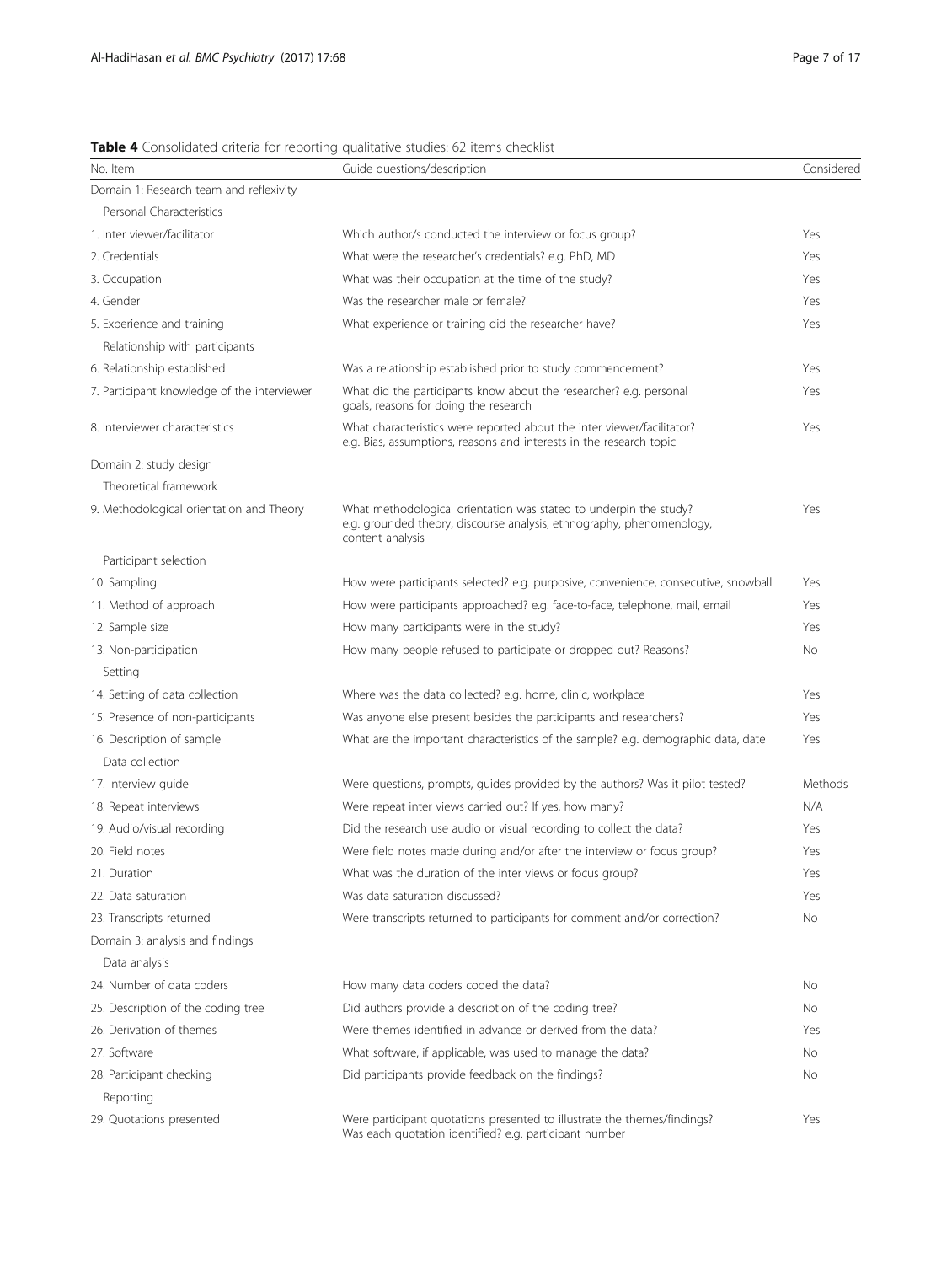Table 4 Consolidated criteria for reporting qualitative studies: 62 items checklist (Continued)

| 30. Data and findings consistent | Was there consistency between the data presented and the findings?     | Yes |
|----------------------------------|------------------------------------------------------------------------|-----|
| 31. Clarity of major themes      | Were major themes clearly presented in the findings?                   | Yes |
| 32. Clarity of minor themes      | Is there a description of diverse cases or discussion of minor themes? | Yes |

Participants attributed poor knowledge and understanding of their illness for several reasons, including the paucity of educational resources for mentally ill people, and the stigma attached to mental illness in Jordan:

"….. Mental illness is looked down upon. I can't tell others I have a mental illness or I can't visit a psychiatrist because he is associated with crazy people and it is said that he has lost his mind….." (PDwS1) "….. It is a difficult topic to talk about in our culture. We live in the village area where people are not educated ….." (PC3, Sister)

### Understanding of medication information

Primary caregivers commonly reported a negative attitude towards medication use. It was noted that this had changed due to the information they had obtained from the PEI. This related to the acknowledged importance of continuing medication use to prevent relapse.

"….. The booklet says that stopping the medication without informing the physician will lead to serious [relapse], and it's so hard to return a patient's status to baseline […..]……so I changed this bad habit, and I became more adherent with medications and never tried to stop the medication since I read this information….." (PC1, Wife)

Similarly, some primary caregivers described that they had previously thought that some of the medication side effects were actually deliberate behaviours exhibited by their relatives. For instance, two primary caregivers said that:

"….. It is important to know about medication [….]. I knew the side effects of the medication, but I believed these side effects […] such as fatigue and muscle spasm were intended behaviour to just sleep…." (PC8, Wife)

Interestingly, having knowledge about antipsychotic medication was found to influence the primary caregivers in different ways. Some interviewees commented that having this information about medication was not of great benefit to them:

"….. I think it's more important for me to know about living and caring with [schizophrenia] than its medication […] my knowledge about his illness is very limited….." (PC9, Wife)

Conversely, improved understanding of medication information allowed some primary caregivers to feel that they were an active part of the treatment process in determining the best medication for their relative:

"….. If I observed that the medication is not suitable for him and the illness symptoms such as hearing voices or

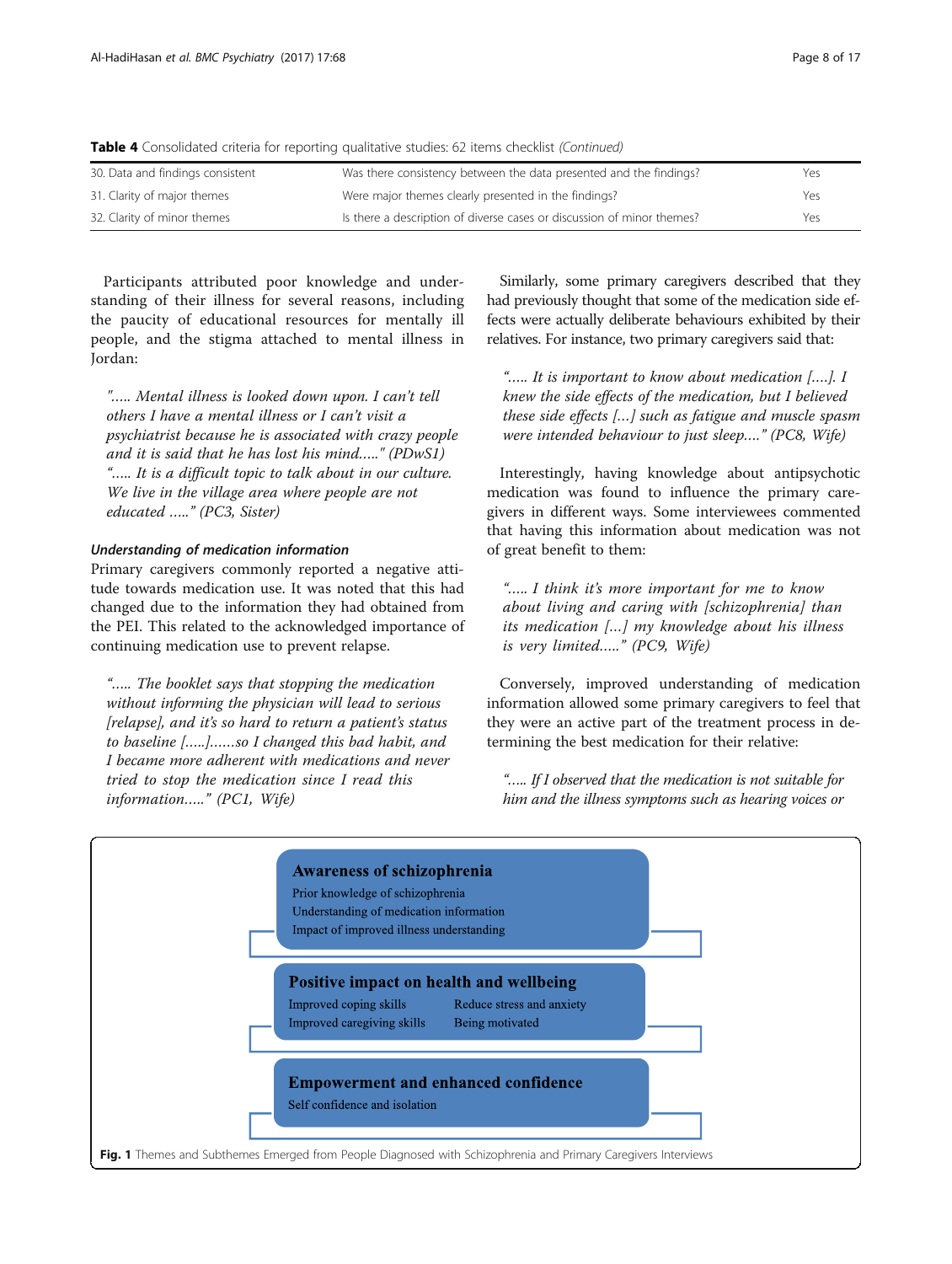talking to no one have returned, I can return back to the physician to review this medicine….." (PC4, Wife)

In the context of medication supervision skills, some primary caregivers reported taking a more active role in ensuring medication compliance:

"….. Sometimes he takes a tablet, but he moves it out when I leave. Now I stay until I am sure that he chewed and/or swallowed the tablet. Previously we had a problem when he used to forget to take his medicine ….." (PC4, Wife)

However, several PDwS reported a change in attitude towards medication following the PEI. Close investigation of the interviews of PDwS revealed that different mechanisms were used among interviewees to remind them to take medications on time, including putting medication in obvious places, taking medicine at the same time daily, or depending on the primary caregivers to remind them:

"….. Previously, my family placed the tablets in my food or juice [25], because I refused to take them […]. However, now I take my medication on time [….]. I put my medication in the dining room to take it right after dinner" (PDwS7)

A key conclusion drawn from the interviews suggests that the PEI contributed effectively to improving their awareness of the importance of medication and changed their attitudes towards it. Therefore, they became more empowered to actively engage in the treatment regimen.

#### Impact of improved illness understanding

Another key knowledge component that participants reflected upon was the acquisition of information about relapse warning signs. Indeed, almost all the participants post-intervention reported an ability to detect early warning signs of relapse through observing the changes in their relative's (PDwS) behaviour over time.

"…..One of the booklets provided suitable information about [relapse]. Sometimes, I saw or felt {ah…} her change after a stabilised or calm period. When these changes occurred [....]. I knew this is a [relapse] sign and the booklets helped me handle her in this situation to avoid [a relapse]….." (PC3, Sister)

Similarly most of the PCs interviewed mentioned monitoring psychiatric symptoms regularly and identifying early signs of potential relapse to prevent hospitalisation of their relative as described in the quote below:

"….. Moreover, the educational booklets informed us about [relapse] symptoms and causes, so we try to avoid these causes as much we can. When I see some symptoms appear in him such as disorganised speech, non-compliance with medicine, changes in facial expression as uncontrolled movement in the eye or irritability, excessive crying or joking we go to the physician immediately. As a result, the physician adjusts the medication dosage which might prevent hospital admission" (PC5, Sister)

Interestingly PDwS also felt able to utilise this knowledge with a small number expressing that they were able to recognise and monitor themselves to detect signs of potential relapse signs, enabling them to take preventive action, avoiding hospitalisation as a result.

"….. The relapse booklet discussed relapse prevention techniques, so that it is possible to differentiate between illness symptoms and relapse signs….." (PDwS6)

Despite the apparent benefits of the intervention, the increased knowledge and understanding of schizophrenia, particularly the potential hereditary nature of the illness prompted some concern:

"….. When I learnt the different ways of diagnosing the illness and its causes {ah, ah...}, I figured out how I can treat these causes. For instance, when I found out that one of his illness causes was hereditary, I have become more aware for illness symptoms if they ever appear on our children. Especially since one of his brothers has the same illness.….." (PC4, Wife)

For PDwS, their increased knowledge of schizophrenia allowed them to understand the chronic nature of the illness and what this would mean for their lives.

"….. Sometimes I thought I completely recovered from my illness, especially when the sounds disappeared, but the educational material said {ah…} this illness is not curable and if I stopped taking […] the required medication, I could have a relapse….." (PDwS7)

Similarly, some of the participants suggested that including some information about illness symptoms would be more helpful to differentiate schizophrenia symptoms from medication side effects or the symptoms of other illnesses. This is illustrated by the following quote:

"….. Furthermore, {…ah…} I can now explain some of my symptoms and attribute them to my illness or medication or others reasons. For example,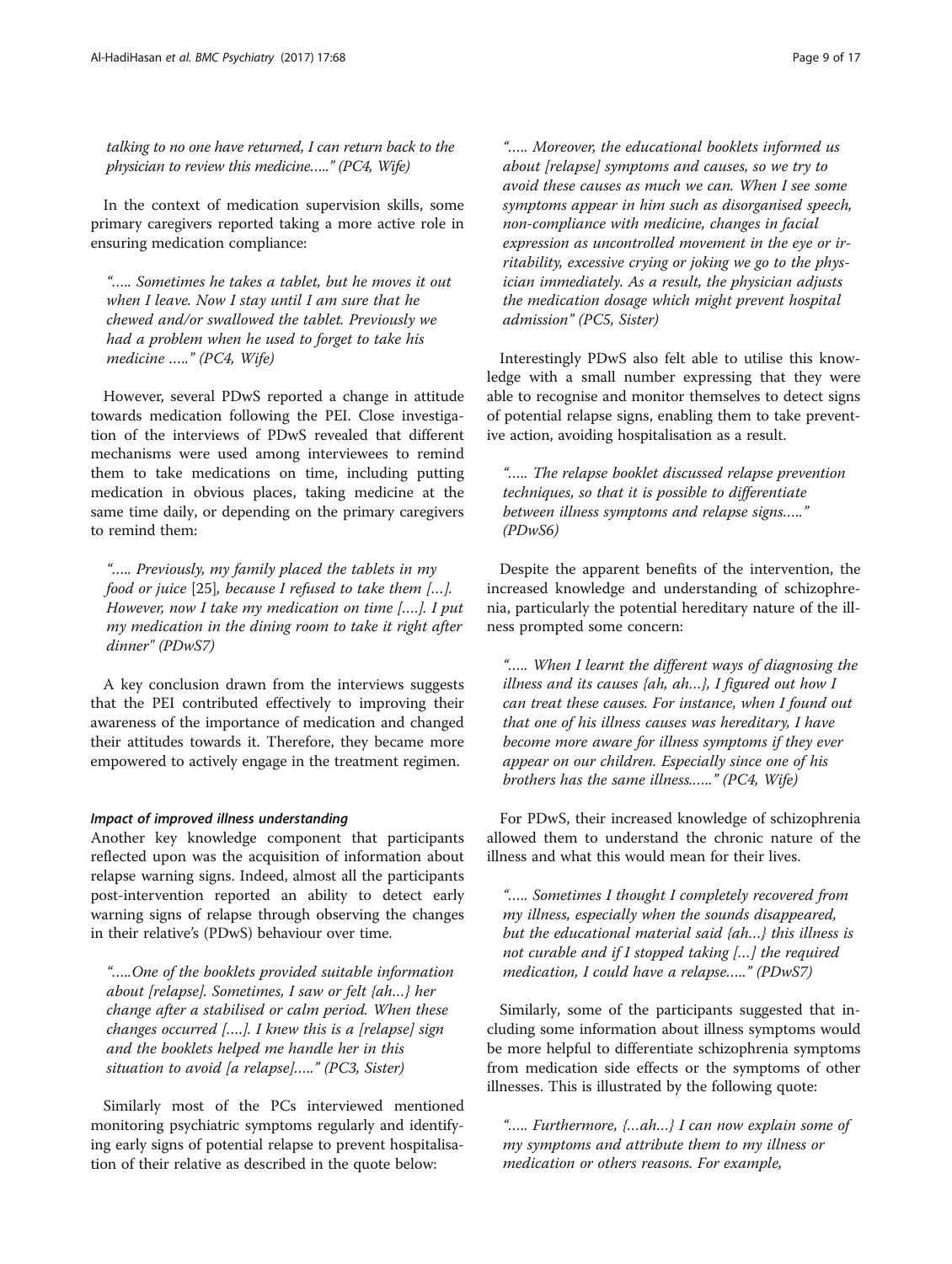constipation is considered to be a medication side effect {ah}. Also, I did not know that sexual dysfunction was due to my illness….." (PDwS6)

More significantly, having gained information about schizophrenia some PDwS reported they were better able to utilise this information in real life situations. Indeed a small number of the interviewed PDwS said they were able to recognise and monitor themselves to detect any relapse signs when they appear, enabling them to take preventive action against the illness, avoiding hospitalisation as a result.

"….. The relapse booklet discussed relapse prevention techniques, so that it is possible to differentiate between illness symptoms and relapse signs….." (PDwS6)

However, nearly half of the respondents (PDwS) preferred to engage their primary caregivers in the PEI because they felt they would be better placed to recognise relapse signs. This issue is illustrated by this quote from three interviewed PDwS:

"….. I think that teaching family about these signs is better because when I relapse I cannot feel these signs and cannot use my knowledge to manage these issues….." (PDwS8)

#### Positive impact on health and wellbeing

The PEI helped increase participants' understanding of schizophrenia, and equipped them to cope with the processes associated with daily living more effectively. The sub-themes which came out from the data were associated with improving both coping skills and caregiving skills, reduced stress and anxiety and motivation.

### Improved coping skills

Most of the primary caregivers reported that the PEI improved their awareness of the importance of communication as a skill as well as their role in enhancing communication. For example:

"….. But education improved some of the practical aspects in our life, as I felt some positive changes in our life [.....]. Having information about [schizophrenia] helped us to improve our communication methods with patients. I used to communicate with him in a tough and stringent way and often neglected him, but now I changed and listen to him….. " (PC9, Wife)

From the primary caregivers' accounts in the interviews, two main issues were deduced in relation to the impacts of the PEI on coping skills. Firstly, several of the primary caregivers' accounts suggested previous difficulties in communication with their relatives due to a lack of essential communication skills and an insufficient understanding of schizophrenia. However, they reported that the PEI assisted them in improving their communication skills:

"….. I did not spend a lot of time talking to him […]. I understand now what my role is in supporting him and to make sure he also understands his role in the treatment plan, hence, our communication is improved….." (PC9, Wife)

Secondly, other primary caregivers, particularly spouses, highlighted the difference resulting from improving communication skills with their relative.

"….. Improving our knowledge of his illness helped us to change our attitudes towards him and improve our communication in certain ways, so that it reduced our problem levels as well as emotionally exaggerated level" (PC2, Wife)

Moreover, a better understanding of the nature of schizophrenia enabled them to develop strategies to cope with the illness. One-third of the primary caregivers reported how they were able to incorporate the skills learnt in managing illness symptoms in an appropriate way. This is illustrated by the following comment:

"…..We intended to minimise the time that she spent alone and encouraged her to interact with us to reduce her isolation [....]." (PC7, Sister)

Contrary to previous views, one primary caregiver expressed concern that applying the booklet's contents was sometimes counter-productive. For example, in the case of the PDwS hearing voices and performing certain orders (conditions that are sometimes associated with uncomfortable feelings), the booklet advised the primary caregiver to intervene and tackle the sounds, but this could lead to serious confrontation:

"….. Once when I spoke with him, he suddenly started to talk with himself {….}. He was very nervous and started to shout at me […]. At that moment I felt so scared that I went outside the house….." (PC8, Wife)

### Improved caregiving skills

Caring for relatives diagnosed with schizophrenia can affect both the physical and psychological health of the primary caregiver. Several of the primary caregivers interviewed reported finding the caregiving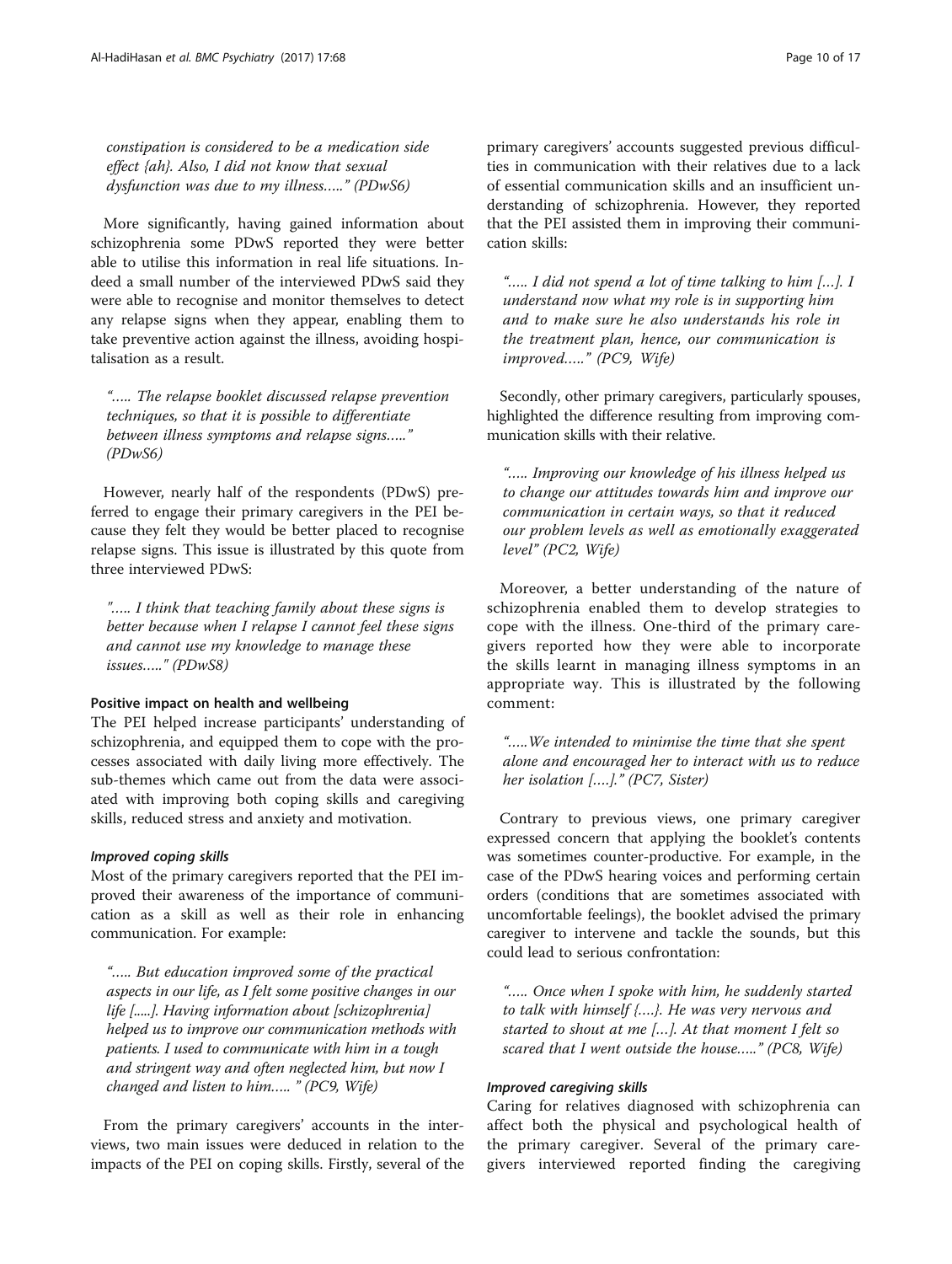process stressful, and this is reflected in some of the participants' views:

"….. I am always scared in caring and monitoring her, because mental illness requires specific care and preparation and is not like somatic illness....." (PC3, Sister)

Approximately half of the primary caregivers interviewed reported that following the PEI, they had experienced an increased awareness and recognition of specific stressors. This increased awareness often resulted in adapting their behaviours more appropriately to manage stressful situations. The following views are examples of primary caregivers adopting the new caregiving skills they developed through changing their attitudes:

"….. When we found out the causes of her illness, we tried to avoid what we could avoid to remove these causes. For instance, when I read that stress and pressure were the main sources for mental hospital admission, we tried to minimise the stress level in the home environment ....." (PC3, Sister)

In addition to their own caregiving skills, analysis of the narrated accounts highlighted their use of other strategies, such as seeking support from close family members:

"….. I was saying {ah…} that I often visit my husband's family to express to them my concerns about my husband behaviours […]. When I feel depressed or anything I go to visit them to vent my feelings. ….." (PC1, Wife)

Additionally, one of the primary caregivers reported the use of religious practices as a caregiving skill, by asking her relative to pray to relieve his suffering. Moreover, she reflected on the importance of religious practices to keep her relative active at all times. This is illustrated by the following comment from the primary caregiver:

"….. My mother was treated for depression. This happened to her due to lack of faith and worship, but when she prayed, all of these conditions eliminated [...]. I ask him to pray so as to improve his condition and increase his activity….." (PC9, Wife)

Developing or adopting new caregiving skills among the primary caregivers appeared to be influenced by a strong desire of the primary caregiver to improve their life, reduce the burden of care and to reduce any negative impact on their ill relative's life. For this reason, they

seemed eager to sometimes use more than one caregiving skill to avoid any difficult situations and their consequences on their relatives.

"….. If I did not change my reactions to his behaviour {…} he might have relapsed, and it may have impacted negatively on me and my family members [….]. He might {ah} have hurt me or my children […] I meant to say that when I changed my reactions with him he was being calmer….." (PC4, Wife)

### Reduced stress & anxiety

A central issue that appeared prominently in the PDwS view was related to how they utilised their new knowledge and understanding in managing illness symptoms. Some PDwS indicated that the acquisition of knowledge of schizophrenia from the PEI booklets was directly employed to overcome anxiety and stress levels associated with these illness symptoms:

"….. I felt more power when I had information about my illness to face it […]. I reminded myself I should be stronger than this to prevent its progression….." (PDwS2)

Other participants described behavioural modification to deal with stress related to the illness, as they developed new coping skills::

"….. As I said I was a nervous man, so I used the booklet's suggestions in controlling stress and nervousness by doing physical exercise, listening to music and others….." (PDwS1)

#### Being motivated

Another important issue that was evident from the interview data was that more than half of the PDwS reflected on the positive outcomes associated with the PEI which allowed them to connect the information gained with the motivation to seek treatment and treatment compliance, as well as its contribution to life quality. The following extracts reflect this notion:

"….. My health status now is comparatively better. Also, I started to join my carers when they go to clinic monthly" (PDwS3)

In this sense, an interesting finding that emerged from the PDwS accounts is the view that the PEI appeared to influence the manner in which schizophrenia was perceived. For example, two interviewed participants said that:

"….. I am optimistic and motivated to take my medication so that I have better chances of recovery and controlled my illness progression….." (PDwS4)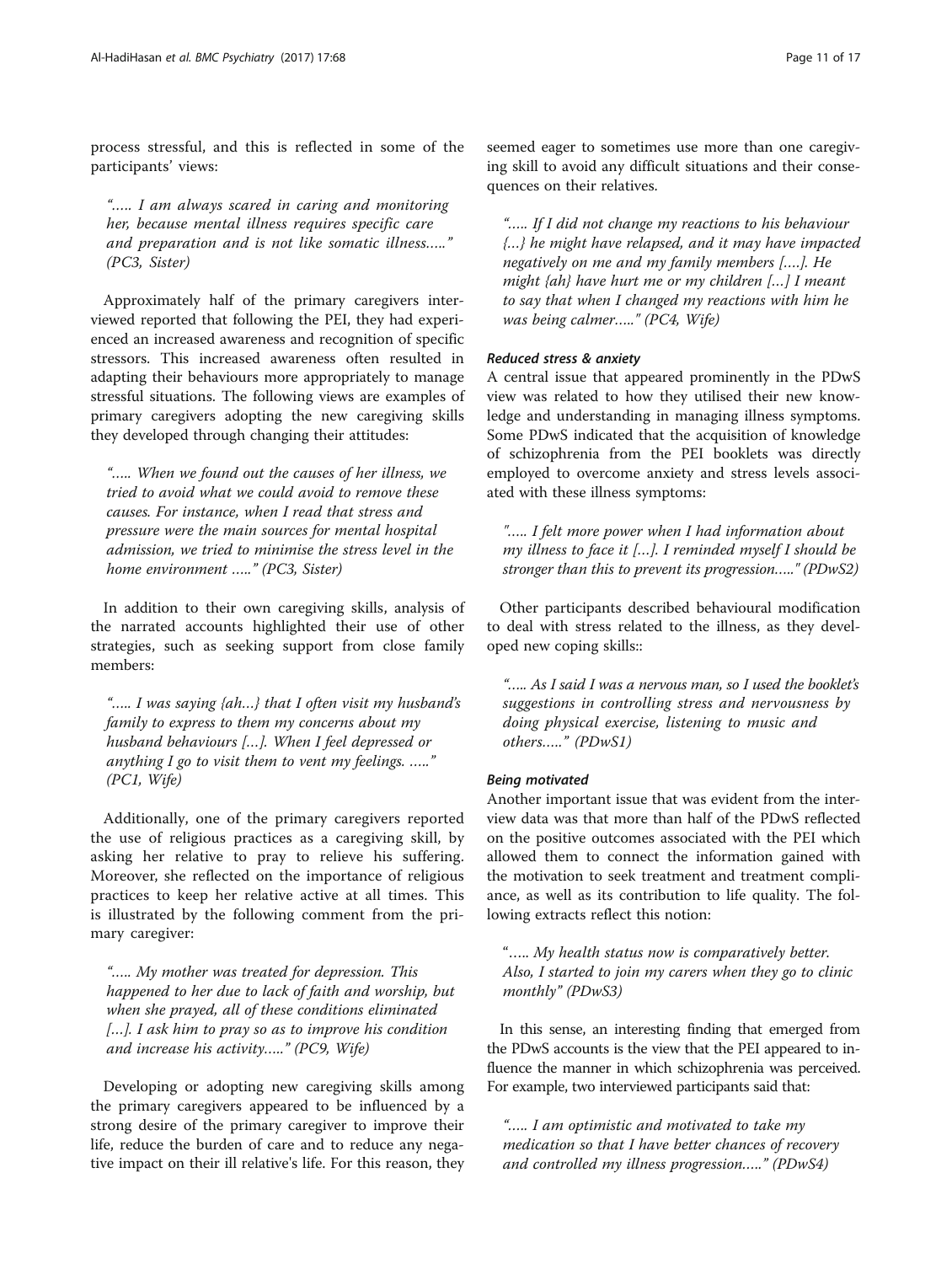The interpretation of the data presented above suggests that, regardless of the illness duration, the PEI positively impacted PDwS awareness. This in turn altered their views of their illness and encouraged them to accept it and to be more compliant with treatment regimens, including medication and appointments. It is evident that the current treatment approach for these patients in the government clinics did not adequately meet their needs.

#### Empowerment and confidence

This section describes how having schizophrenia impacts on a primary caregivers' and PDwS social life and discusses how the PEI contributed in improving their personal self-confidence and social interaction.

#### Self-confidence and socialisation

Prior to their participation, most of the primary caregivers that were interviewed commented on the negative changes in their lives after having a relative diagnosed with schizophrenia. Employed primary caregivers in particular, were acutely aware of the responsibility of the caring, supporting and monitoring that they had to adopt:

"….. […] it means {ah} I am responsible for everything; I need to manage the conditions in my home alone [...]. I have to take decisions alone and I am responsible for looking after my children alone….." (PC4, Wife)

Additionally, some of the primary caregivers elucidated the negative impacts of schizophrenia on their social lives in a number of ways. They described the social stigma that is attached to mental illness or certain behaviours of their relatives diagnosed with schizophrenia, which led them to terminate social relationships with their friends and relatives:

"….. Moreover, embarrassment and guilt because of her mental illness urged us to minimise our contact with others in order to reduce the number of people who knew about her illness….." (PC3, Sister)

Following the PEI, however, a number of primary caregivers, reported that their improved knowledge and understanding of schizophrenia increased their social interactions and promoted greater optimism for the future:

"….. My social life was impacted as a result. I was scared that his personalities would appear in front of other people who would observe it. But when I read that the illness impacts on cognition. Hence, I became more social and visited my family and had lesser fear than before, giving me some kind of happiness now….." (PC1, Wife)

A few of the primary caregivers attributed the increased knowledge level of schizophrenia with the self-confidence to face the community with more courage:

"….. Improving our understanding of illness enhanced our self-confidence that improved our moral support which allowed us to interact with others without shame or less respected for people with this disease….." (PC5, Sister)

Some primary caregivers indicated that the PEI restored their relationships with relatives who had hitherto become estranged due to the illness. This is because the primary caregivers' improved understanding of the nature of the illness enabled them to absorb and prevent problems proceeding at an earlier stage so as to reduce the opportunity of exacerbation:

"….. My participation in the study {ah} provided me with a positive picture about his illness, so my [phobia] in my interaction with him reduced. I now became more reflective in problem situations, so he did not need to hit or hurt me like previous time....." (PC8, Wife)

Critical examination of the interview transcripts showed that almost all the PDwS spoke of a considerable negative change in their social lives due to schizophrenia. PDwS attributed these changes to several factors, including a lack of self-confidence, negative community views, and the nature of the illness and medication side effects. For example, a number of PDwS were discouraged from being socially active as a result of these factors:

"….. I was afraid to interact with others because I had a fear {…} of speaking any inappropriate words, or making any inappropriate action or behaviour….." (PDwS4)

PDwS expressed a sense of frustration because of their lack of self-confidence to interact with others, also due to the negative community view of mental illness in Jordan. Overall, these PDwS appeared to be calling for the dissemination of the PEI information to the wider level in society in order to change negative community views, which may enhance socialisation for PDwS:

"….. Because mental illness among people is taken to mean that a man is crazy and I wanted to be away from all of these negative views, I preferred to be away from others….." (PDwS8)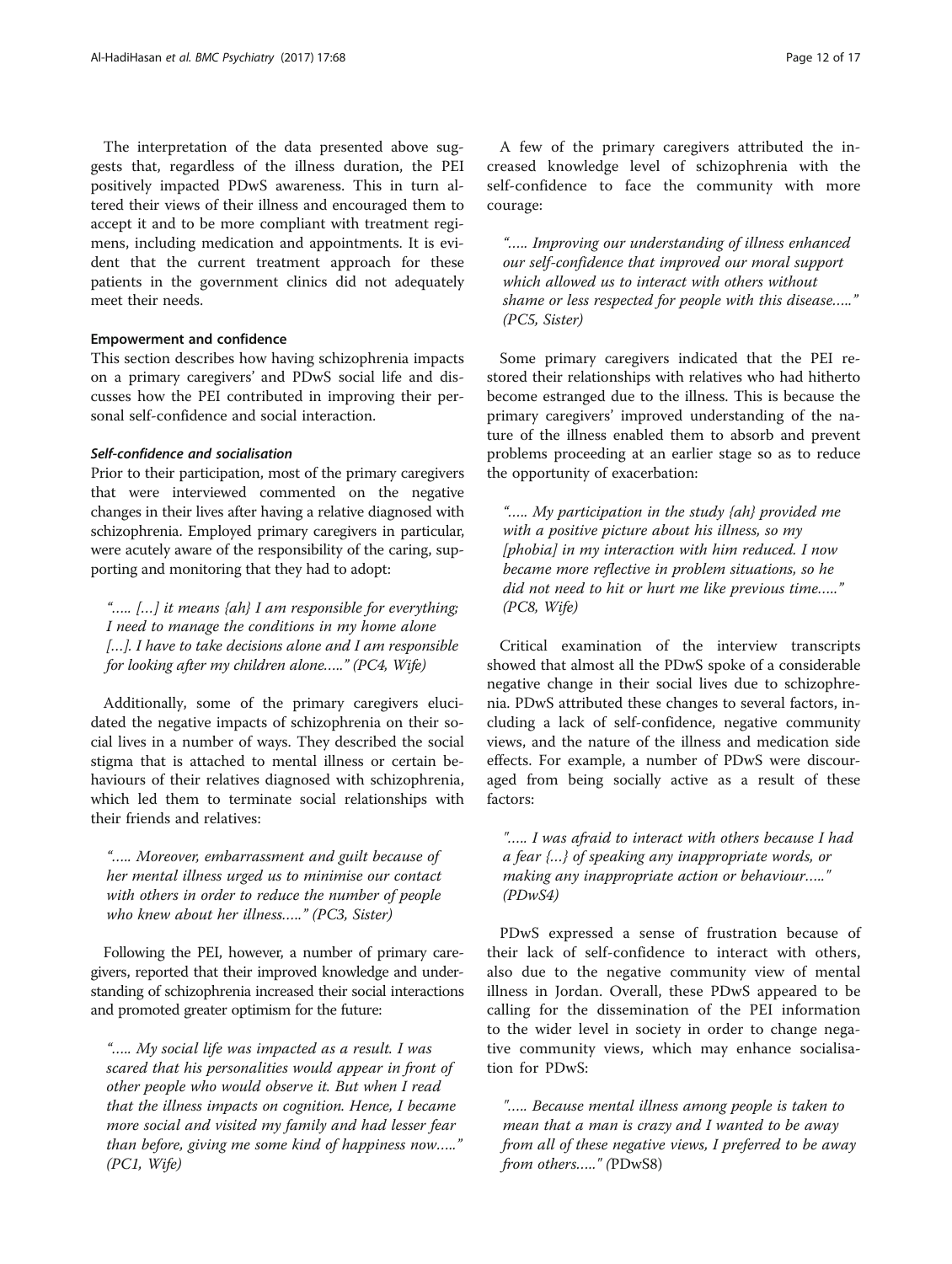It can be deduced from the analysis of the data that there is wide agreement among PDwS with this view. Most of the interviewed PDwS reported social stigma was a significant obstacle, making it difficult for them to communicate with others. They expressed that:

"….. Many of my friends when they knew I had a mental illness, decided to discontinue our relationship {ah…} because we have a stigma in our community and they fear having some of these negative views associated with them […]…." (PDwS4)

However, almost all of the PDwS interviewed acknowledged the positive effects of the PEI on their social lives, directly or indirectly. According to the PDwS, the PEI improved their self-confidence by allowing them to become more socially active. This notion of self-confidence was raised by most of the PDwS, albeit from different perspectives. For instance, some PDwS pointed out that improving their knowledge of schizophrenia reduced the social stress associated with public speaking:

"….. When I knew my illness symptoms, it gave me a sense of confidence, I felt brave. I knew this social anxiety or stress was related to the illness symptoms, not anything related to my personality. ….." (PDwS8)

Other PDwS recognised that having knowledge of schizophrenia meant that the fear and guilt they felt dissipated, allowing them more control over the illness symptoms:

"….. I feel more confident now, and my fear when I talk with people reduces; this information {ah…} made me more confident, so I began to talk with others without fear or guilt….." (PDwS7)

Others focused on the impact of the PEI on their selfconfidence through reinforcing the notion that schizophrenia is similar to other chronic illness that can be lived with for a long time:

"….. When I read the booklet, I knew it is a common illness and my self-confidence improved, so I am now interacting with others more than the previous time….." (PDwS1)

The above extracts illustrate the importance of improving the knowledge and understanding of PDwS concerning the illness, so as to eliminate or minimise the perceived stress, fear and guilt that can be associated with the illness, particularly as a result of the cultural stigma attached to mental illness within Jordan. Furthermore, these accounts together suggest that having an adequate knowledge of their illness appeared to improve their selfconfidence and social life. The PDwS' views highlighted the inevitable clash between self-confidence and social networking when a number of participants reported that being diagnosed with schizophrenia appeared to produce low self-confidence and social isolation as a result.

#### **Discussion**

The purpose of this study was to explore the acceptability and processes underlying any observed effect of the PEI on the participants' outcomes. The intervention was perceived as being valuable in enhancing participants' knowledge and understanding of schizophrenia as well as promoting their well-being. The findings of this process evaluation corroborated the quantitative findings of the RCT, published elsewhere, that indicated statistically significant effects of the intervention [26].

The qualitative data illuminates how the intervention impacted participants' knowledge and understanding and how they applied this understanding in their lives to their benefit. The limited knowledge levels of schizophrenia among participants prior to receiving the intervention seen in this study correlates well with previous literature [27–29]. These data clearly demonstrate that the limited knowledge of schizophrenia was associated with self-stigma, shameful feelings and a pre-occupation with negative psychological feelings (i.e. depression, low self-esteem), all of which have been linked with lower treatment adherence [30] and a poor quality of life [31]. The qualitative data reflects the impact of improving knowledge and understanding of illness on self-efficacy, self-esteem and empowerment. The findings also accord with those of other studies that emphasise the importance of an improvement in knowledge in enhancing PDwS and their family caregivers self-efficacy [36] and empowerment [32, 33], which may influence health outcomes [34, 37].

Additionally, the majority of participants who were interviewed explained that the information obtained from the intervention helped them to manage their condition, and that it gave them the courage to confront stress and stigma. Furthermore, in this study, empowerment modified the way participants perceived their illness, and encouraged them to take more control over negative events and to handle internalized stigma better, which may in turn have led to their improved wellbeing (i.e. being less stressed, more optimistic etc.). This finding has much support in the literature, which indicates that improving family caregivers' understanding of the illness might have assisted them in reappraising caregiving demands and better handling of maladaptive behaviour [38].

Moreover, an understanding of the illness enabled them to know who they are, rather than simply internalise and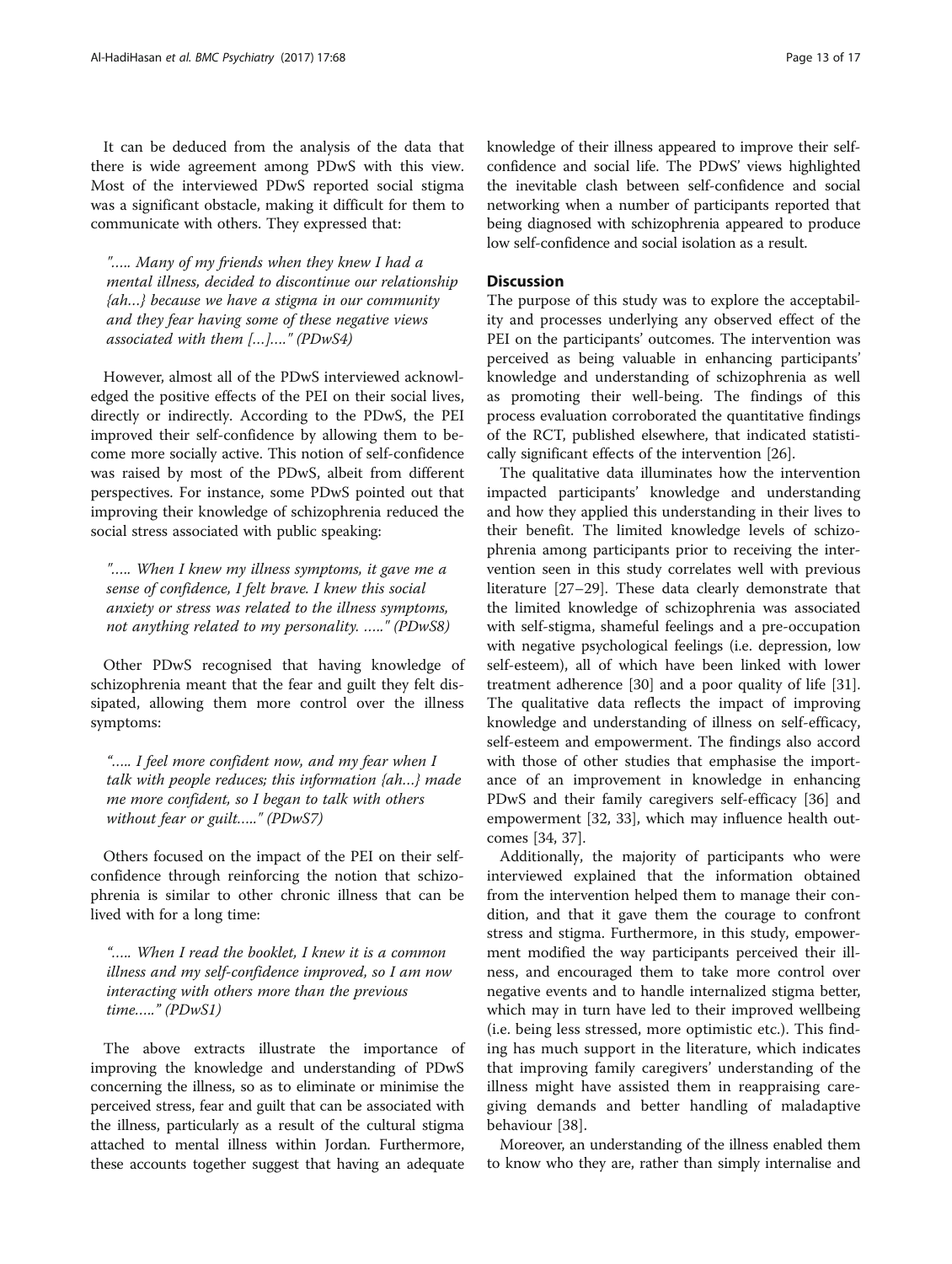accept societal prejudices about schizophrenia; they felt they were like other individuals who face problems as a part of daily life and used their skills to handle this. These findings are in accordance with those reported in other studies [35, 36]. In addition, the issues of problem-solving and communication skills discussed in the booklet provided practical strategies to handle challenging situations. Indeed, the themes that emerged from the data reflected the notion that knowledge is power; having an understanding of the illness helped PDwS and primary caregivers to discuss the illness and put questions to mental health professionals, as well as to engage actively in their treatment decision-making process. Commenting on this, others [39] argued that an increase in the awareness of family relatives about medication may lead to their improved medical vocabulary and enable them to ask psychiatrists questions concerning their ill relative.

The importance of knowledge improvement for these study participants lies in its influence on their ability to take an active role in their own treatment regimen, rather than merely being a passive recipient. Therefore, it is likely that the knowledge and skills obtained from the intervention provided PDwS and their primary caregivers with an understanding of the nature of the illness and treatment options, which in turn enabled them to be empowered to discuss suitable medication options with the mental health team. For instance, the interviewed primary caregivers indicated they felt sufficiently confident to discuss suitable antipsychotic medication for their ill relative with psychiatrists. Likewise, this view was also echoed in another study, which concluded that mentally ill people who are uninformed about medication and its side effects are at a higher risk for discontinuation of therapy without proper consultation from psychiatrists [40].

In the current study, primary caregivers had different strategies to handle relapse, such as controlling the stressors in the home environment or increasing medication dosages based on their psychiatric consultation. It should be noted that experts in schizophrenia research estimate that the time interval between early signs and relapse is about one week [41]. Therefore, applying a suitable counter-measure during this interval (one week) could prevent relapse with hospitalisation by increasing medication doses until the precipitating factors have been addressed and resolved [42].

With respect to the relapse prevention, the content of the PEI included in a booklet about the early signs of relapse which may have contributed to the reduction in relapse with hospitalisation. This might have allowed participants to take immediate action in case these symptoms reoccurred. Most of the interviewed primary caregivers expressed their improved ability in monitoring the early signs of relapse and taking suitable actions in

order to forestall or prevent relapse progression towards hospitalisation. Another study demonstrated the importance of the ill relative's close observation for an effective monitoring of early warning signs of relapse [43].

As a corollary, it is therefore possible that knowledge gained from the intervention enabled and empowered study participants to identify environmental triggers of relapse, and to implement relapse prevention strategies earlier rather than later or not at all. In addition, better adherence with medication and adjusting doses with psychiatrists may explain relapse results. Similarly, it was noted this finding was corroborated with other study finding [44], which showed that enlisting primary caregivers who had frequent contact with their mentally ill relatives in the PEI enabled them to detect prodromal signs of relapse and helped in managing stressful situations, as well as supporting medication adherence more than other family relatives.

The notable finding from this study is that most of the interviewed PDwS explicitly linked the improved knowledge of schizophrenia gained from the PEI with the perceived improvements in their coping strategies, especially with regard to the debilitating symptoms of schizophrenia (e.g. hallucinations). This helped them cope with these symptoms in their lives, resulting in improved mental conditions. For instance, some interviewed PDwS utilised a cognitive approach to cope with hallucinations. This is supported by [45], which indicated that teaching PDwS to cope with the symptoms of schizophrenia may enable them to relabel them as harmless symptoms of their illness, or to restructure paranoid thought content. The findings of this study are in line with those of [46], which showed that cognitive, behavioural and physiological strategies were commonly cited among Taiwanese PDwS as ways to cope with auditory hallucinations

Primary caregivers indicated they were able to redefine their relative's problems and the situations that trigger stress, enabling them to tailor flexible and positive ways of coping. There are similarities between the findings of this study and those described by previous research [47, 48], which showed that an improvement in the family caregiver's social life was associated with having an improved knowledge of their relatives' illness. Consequently, there emerged an improvement in their sense of hope and empowerment to be socially active. This finding has much support in the literature, which indicates that improving family caregivers' understanding of the illness might have assisted them in reappraising caregiving demands and better handling of maladaptive behaviour [38]. It is also important and interesting to note that the primary caregivers reported that their own social interaction was enhanced following the intervention. It may be that the intervention counteracts some of the negative effects of schizophrenia on their social life such as stigma,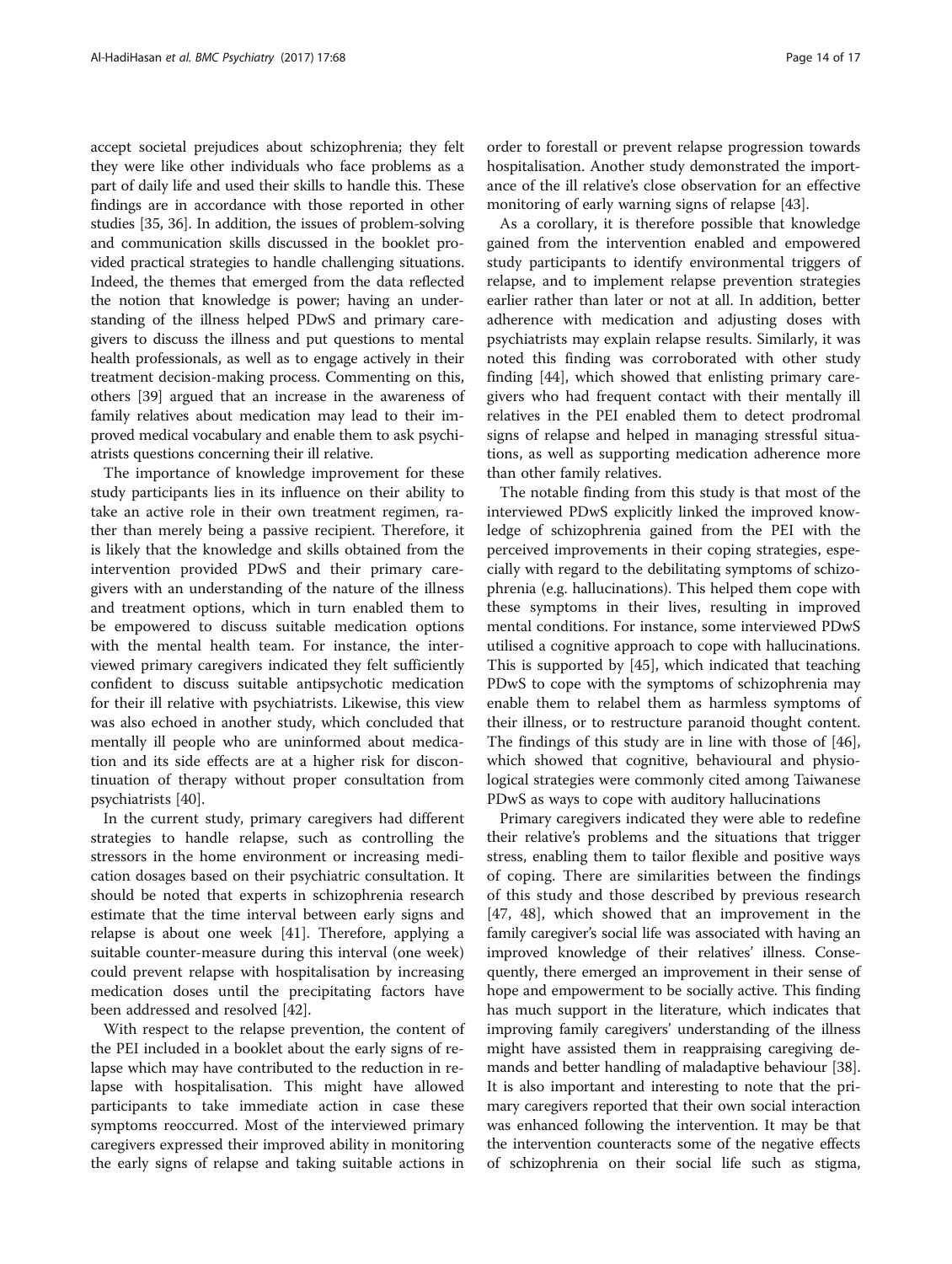problematic behaviour of PDwS or emotional problems between participants. The significant improvement in the interviewed primary caregivers' quality of life could be explained by the fact that the majority of them were female, and females may respond better to emotional and copingrelated outcomes in PEIs, as illustrated in Fig. 2 [49].

The findings of this study have implications for clinical practice. From a policy perspective, the findings indicate that this less intrusive and less demanding and more cost-effective format of delivering intervention is as effective as face-to-face formats making it suitable for use in resource poor environments. Therefore, introducing helping resources for PDwS and primary caregivers support antipsychotic medication.

There are some limitations which could affect the transferability of the findings. Firstly, all interviews were conducted by the researcher who recruited participants into the study and implemented the intervention. This may be considered as both a strength and a limitation. It could be argued that the participants may be unlikely to disclose unfavourable opinions of the intervention to the individual that recruited them into the study. However, a number of participants did speak about aspects of the intervention they did not like and felt could be improved. Participants also reported some negative effects of the knowledge gained from the intervention, suggesting that they were able to speak about their experience openly. An alternative view is that participants felt more relaxed being interviewed by an individual with whom they had developed some rapport, enabling them to be more open in terms of their responses. It could also be considered that the inclusion of follow-up phone calls may represent a confounder in terms of understanding the impact specifically of the PEI and may limit the generalisability of the findings. Secondly; the research team was not able to recruit any male primary caregivers' for interviews, whilst the quantitative study data suggests that males only represented 18% of the PCs recruited to the RCT, this lack of involvement may limit transferability of the findings.

The data from this study suggest that the implementation of this low-cost PEI into routine services should be possible. In terms of impact on the workload of the mental health professionals in Jordan it is suggested that they should allow PDwS and their PCs adequate time to discuss, understand and explore their experiences about schizophrenia, daily problems, coping with illness and antipsychotic medication. This may have a positive impact on satisfaction and adherence to treatment. These suggestions are supported by a growing body of evidence [50, 51]. It is encouraging that the findings of this study showed that the booklet format of delivering PEI, which has neither been tested in a controlled trial nor reported in the literature, demonstrated a similar effect on the mental condition as other forms of delivering PEIs.

### Conclusions

Individual understanding varied between PDwS and PCs reciving PEI and led to differences in the ways that they used knowledge gained from the PEI in everyday

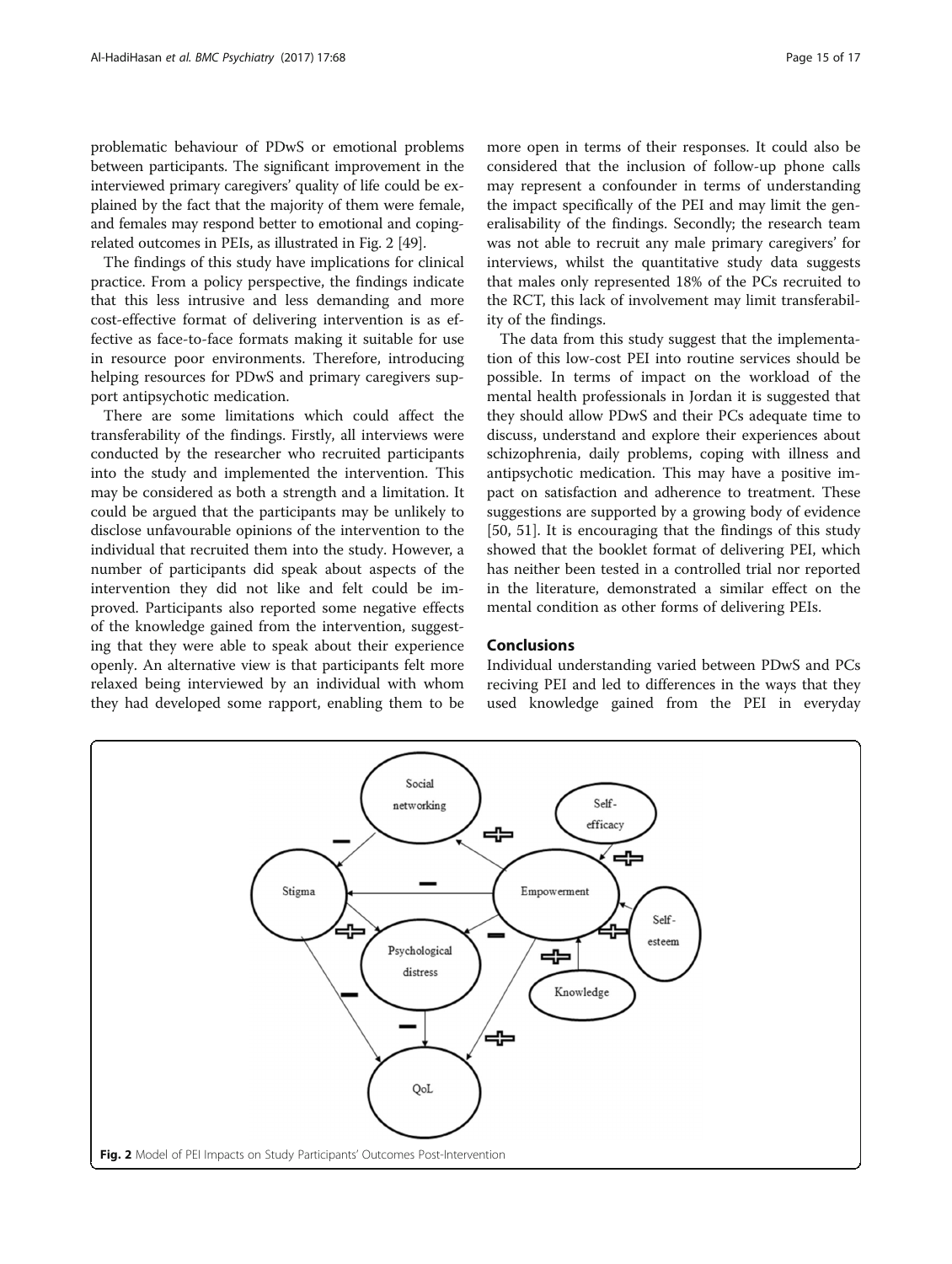situations. These data support the importance of improving understanding of schizophrenia by PDwS and their PCs to enable them to benefit more fully from medication.

#### Acknowledgements

The research team would like to thank Miss Morna O'Connor for her support with the qualitative data analysis, all the PDwS and primary caregivers for their participation in the interviews and the clinic staff who provided a suitable room to conduct interviews.

#### Funding

This study was funded by Islamic development bank as a doctoral scholarship for AAH.

#### Availability of data and materials

Data are available and ready upon request. Data are kept with the research team.

#### Authors' contributions

The study was designed by AH, PC and JL, who also conducted the analyses with assistance from a qualitative researcher expert. AH, PC and JL contributed to the interpretation of the data, the writing of the paper, and approved the final manuscript. All of the research team (AH, PC and JL) had full access to all data in the study and had final responsibility for the decision to submit for publication.

#### Authors' information

AH: Assistant professor, Fakeeh College for Medical Sciences, Jeddah, Kingdome of Saudi Arabia.

PC: Professor, School of Nursing, University of Nottingham. JSL: Professor, School of Nursing, University of Nottingham.

#### Competing interests

The authors declare that they have no competing interests.

#### Consent for publication

Not applicable.

#### Ethics approval and consent to participate

The ethical approval was obtained from the Medical school in the University of Nottingham and from the Ministry of Health in Jordan. In addition, Consent form was sought from all the study participants.

#### Author details

<sup>1</sup> Assistant Professor in Mental Health Nursing, Nursing Department, Fakeeh College for Medical Sciences, Jeddah, Kingdom of Saudi Arabia. <sup>2</sup>School of Health Sciences, University of Nottingham, Queen's Medical Centre, Nottingham NG7 2UH, UK.

#### Received: 28 June 2015 Accepted: 1 February 2017 Published online: 13 February 2017

#### References

- Almeida OP, Howard R, Levy R, David AS. Psychotic states arising in late life (late paraphrenia) psychopathology and nosology. Br J Psychiatry. 1995; 166(2):205–14.
- 2. Olesen J, Gustavsson A, Svensson M, Wittchen HU, Jönsson B. The economic cost of brain disorders in Europe. Eur J Neurol. 2012;19(1):155–62.
- 3. Lehman AF, Steinwachs DM. Translating research into practice: the Schizophrenia Patient Outcomes Research Team (PORT) treatment recommendations. Schizophr Bull. 1998;24(1):1–10.
- 4. WHO. Mental Health System in Jordan. 2011.
- 5. Schizophrenia [http://www.who.int/mediacentre/factsheets/fs397/en/].
- 6. Begg C, Cho M, Eastwood S, Horton R, Moher D, Olkin I, Pitkin R, Rennie D, Schulz KF, Simel D. Improving the quality of reporting of randomized controlled trials: the CONSORT statement. JAMA. 1996;276(8):637–9.
- 7. Mohamed S, Rosenheck R, McEvoy J, Swartz M, Stroup S, Lieberman JA. Cross-sectional and longitudinal relationships between insight and attitudes toward medication and clinical outcomes in chronic schizophrenia. Schizophr Bull. 2009;35(2):336–46.
- 8. Xia J, Merinder LB, Belgamwar MR. Psychoeducation for schizophrenia. Cochrane Database Syst Rev. 2011;6.
- 9. Hooley JM. Expressed emotion and relapse of psychopathology. Annu Rev Clin Psychol. 2007;3:329–52.
- 10. Bhugra D, McKenzie K. Expressed emotion across cultures. Adv Psychiatr Treat. 2003;9(5):342–8.
- 11. Giron M, Fernandez-Yanez A, Mana-Alvarenga S, Molina-Habas A, Nolasco A, Gomez-Beneyto M. Efficacy and effectiveness of individual family intervention on social and clinical functioning and family burden in severe schizophrenia: a 2-year randomized controlled study. Psychol Med. 2010;40(1): 73–84.
- 12. Hasan AA, Callaghan P, Lymn JS, Evaluation of the impact of a psychoeducational intervention for people diagnosed with schizophrenia and their primary caregivers in Jordan: a randomized controlled trial. BMC Psychiatry.  $2015:15(1):1-10$
- 13. Zoladl MS F, et al. Common lived experiences of Iranian families with mental illness. Saudi Ger Hosp Med J. 2007;2(1):443–52.
- 14. Creswell JW. Research design: Qualitative, quantitative, and mixed methods approaches. USA: Sage publications; 2013.
- 15. Avis M. Do we need methodological theory to do qualitative research? Qual Health Res. 2003;13(7):995–1004.
- 16. Patton MQ. Qualitative evaluation and research methods. SAGE Publications, inc; 1990.
- 17. Sandelowski M. Sample size in qualitative research. Res Nurs Health. 1995; 18(2):179–83.
- 18. Braun V, Clarke V. Successful qualitative research: A practical guide for beginners. Sage; 2013.
- 19. Al-Krenawi A, Graham JR, Kandah J. Gendered utilization differences of mental health services in Jordan. Commun Ment Health J. 2000c, 36(5): 501–511.
- 20. Oakley A, Strange V, Bonell C, Allen E, Stephenson J, Team RS. Health services research: process evaluation in randomised controlled trials of complex interventions. BMJ: Br Med J. 2006;332(7538):413.
- 21. Braun V, Clarke V. Using thematic analysis in psychology. Qual Res Psychol. 2006;3(2):77–101.
- 22. Green J, Thorogood N. Qualitative methods for health research. Sage; 2013.
- 23. Denzin NK. The research act: A theoretical introduction to sociological methods. Transaction publishers; 1970.
- 24. Tong A, Sainsbury P, Craig J. Consolidated criteria for reporting qualitative research (COREQ): a 32-item checklist for interviews and focus groups. International J Qual Health Care. 2007;19(6):349–57.
- 25. McCauley CO, McKenna H, Keeney S, McLaughlin DF. Concept analysis of recovery in mental illness in young adulthood. J Psychiatr Ment Health Nurs. 2015;22(8):579–89.
- 26. Hasan AA, Callaghan P, Lymn JS. Evaluation of the impact of a psychoeducational intervention for people diagnosed with schizophrenia and their primary caregivers in Jordan: a randomized controlled trial. BMC Psychiatry. 2015;15(1):72.
- 27. Ran MS, Xiang MZ, Chan CLW, Leff J, Simpson P, Huang MS, Shan YH, Li SG. Effectiveness of psychoeducational intervention for rural Chinese families experiencing schizophrenia - A randomised controlled trial. Soc Psychiatry Psychiatr Epidemiol. 2003;38(2):69–75.
- 28. Chan SWC, Yip B, Tso S, Cheng BS, Tam W. Evaluation of a psychoeducation program for Chinese clients with schizophrenia and their family caregivers. Patient Educ Couns. 2009;75(1):67–76.
- 29. Merinder LB, Viuff AG, Laugesen HD, Clemmensen K, Misfelt S, Espensen B. Patient and relative education in community psychiatry: a randomized controlled trial regarding its effectiveness. Soc Psychiatry Psychiatr Epidemiol. 1999;34(6):287–94.
- 30. Vogel DL, Wade NG, Haake S. Measuring the self-stigma associated with seeking psychological help. J Couns Psychol. 2006;53(3):325.
- 31. El-Badri S, Mellsop G. Stigma and quality of life as experienced by people with mental illness. Australas Psychiatry. 2007;15(3):195–200.
- 32. Kleim B, Vauth R, Adam G, Stieglitz R-D, Hayward P, Corrigan P. Perceived stigma predicts low self-efficacy and poor coping in schizophrenia. J Ment Health. 2008;17(5):482–91.
- 33. Ritsher JB, Otilingam PG, Grajales M. Internalized stigma of mental illness: psychometric properties of a new measure. Psychiatry Res. 2003;121(1):31–49.
- 34. Vauth R, Kleim B, Wirtz M, Corrigan PW. Self-efficacy and empowerment as outcomes of self-stigmatizing and coping in schizophrenia. Psychiatry Res. 2007;150(1):71–80.